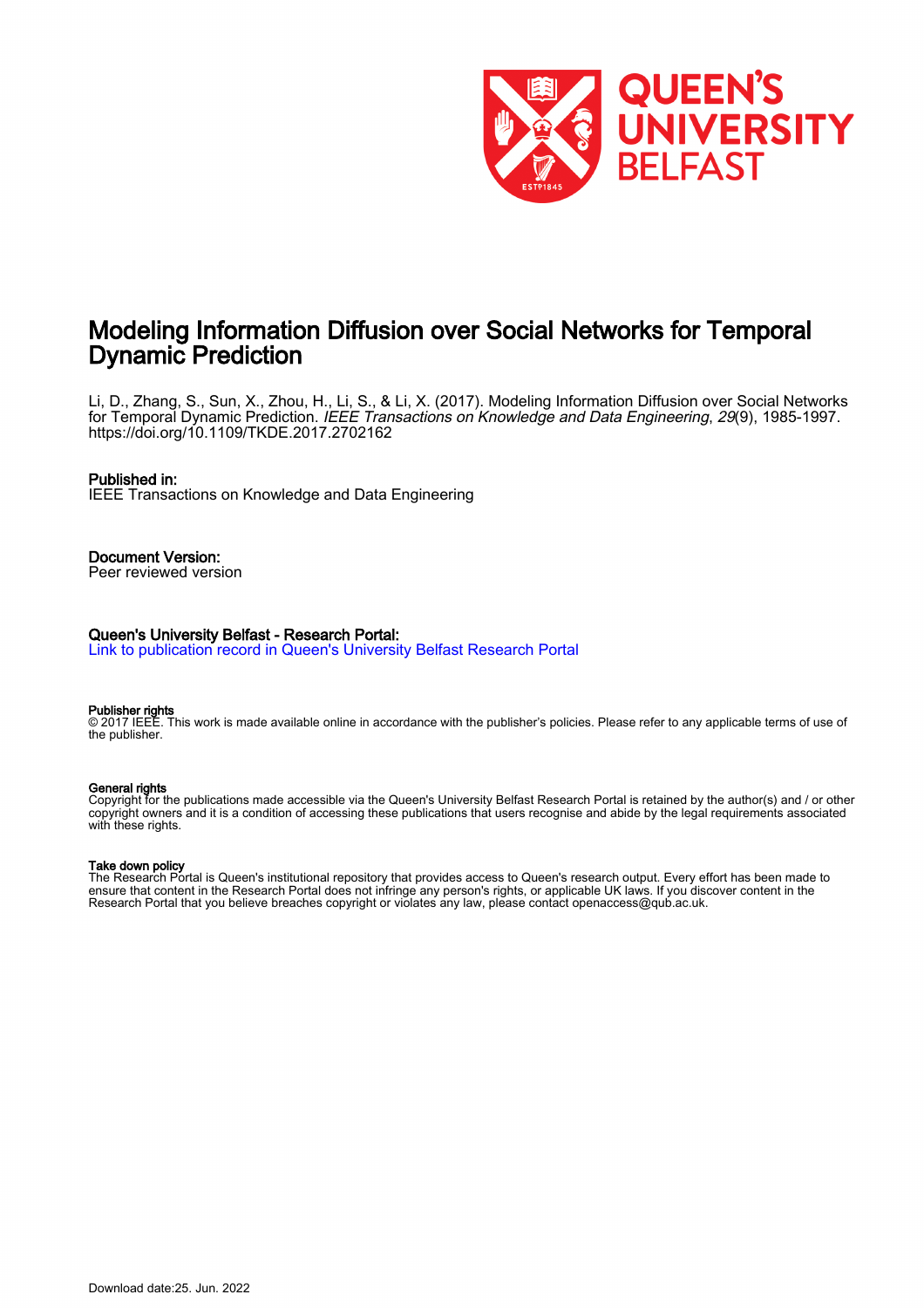# <span id="page-1-0"></span>Modeling Information Diffusion over Social **Networks**

Dong Li, Shengping Zhang, Xin Sun, Huiyu Zhou, Sheng Li, and Xuelong Li, Fellow, IEEE

**Abstract**—Modeling the process of information diffusion is a challenging problem. Although numerous attempts have been made in order to solve this problem, very few studies are actually able to simulate and predict temporal dynamics of the diffusion process. In this paper, we propose a novel information diffusion model, namely GT model, which treats the nodes of a network as intelligent and rational agents and then calculates their corresponding payoffs, given different choices to make strategic decisions. By introducing time-related payoffs based on the diffusion data, the proposed GT model can be used to predict whether or not the user's behaviors will occur in a specific time interval. The user's payoff can be divided into two parts: social payoff from the user's social contacts and preference payoff from the user's idiosyncratic preference. We here exploit the global influence of the user and the social influence between any two users to accurately calculate the social payoff. In addition, we develop a new method of presenting social influence that can fully capture the temporal dynamics of social influence. Experimental results from two different datasets, Sina Weibo and Flickr, demonstrate the rationality and effectiveness of the proposed prediction method with different evaluation metrics.

✦

**Index Terms**—Information diffusion, social network, modeling, prediction

#### **1 INTRODUCTION**

In recent years, with the rapid development and demanding requirements of online social networks [\[1\]](#page-14-0), [\[2\]](#page-14-1) (*e.g.*, Twitter, Facebook, Flickr), tremendous interests have arisen from the study of information diffusion. An example of information diffusion is: When someone adopts a piece of information, his or her neighbors may be influenced and then consider adopting the same information. Usually, information diffusion is caused by user actions, for example, users perform re-tweeting actions to diffuse tweets on Twitter. Therefore, information diffusion also can be regarded as user action diffusion.

Diffusion models have been used to explain and simulate how information is diffused over social networks. They have a wide range of applications, including viral marketing and breaking news detec-

- *D. Li is with the School of Electrical and Information Engineering, Shandong University, Weihai, China and with Harbin Institute of Technology, China. Email: studyhibernate@163.com.*
- *S. Zhang is with the School of Computer Science and Technology, Harbin Institute of Technology, Weihai, China. Email: s.zhang@hit.edu.cn. S. Zhang is the corresponding author.*
- *X. Sun is with the School of Computer Science and Technology, Harbin Institute of Technology, Weihai, China. Email: sunxintyc@163.com.*
- *H. Zhou is with the Centre for Secure Information Technologies (CSIT), Queen's University Belfast, United Kingdom. Email: h.zhou@ecit.qub.ac.uk.*
- *S. Li is with the School of Computer Science and Technology, Harbin Institute of Technology, Harbin, China. Email: lisheng@hit.edu.cn.*
- *X. Li is with the Center for OPTical IMagery Analysis and Learning (OPTIMAL), State Key Laboratory of Transient Optics and Photonics, Xi'an Institute of Optics and Precision Mechanics, Chinese Academy of Sciences, Xi'an 710119, Shaanxi, P. R. China. Email: xuelong li@opt.ac.cn.*

tion  $[3]$ ,  $[4]$ ,  $[5]$ ,  $[6]$ . According to the use of data, we can categorise the existing studies on information diffusion modeling into two groups: theory-centric models and data-centric models. Theory-centric models are mainly used in epidemiology, sociology and economics. Widely studied diffusion models include epidemic model, independent cascade model, linear threshold model and the variants of these models. Using these models, some researchers investigated the challenging influence maximization problem [\[7\]](#page-14-6), [\[8\]](#page-14-7), [\[9\]](#page-14-8), [\[10\]](#page-14-9), which is related to viral marketing, and some explored the relationship between information diffusion and social network structures [\[11\]](#page-14-10), [\[12\]](#page-14-11). Although theory-centric models provide partial solutions to the information diffusion problem, they also have inevitable shortcomings. For example, theory-centric models usually make use of randomly distributed parameters that are not learned from actual diffusion data. In addition, these models cannot work in realtime. These shortcomings prevent theory-centric models from being able to correctly predict the process of information diffusion.

In contrast to theory-centric models, data-centric models are usually learned from actual information diffusion data and can be categorised into macroand micro-models. Macro-models, also called cascade generation models  $[13]$ ,  $[14]$ ,  $[15]$ ,  $[16]$ , can generate diffusion cascades whose macro properties are similar to those of actual diffusion cascades. From the perspective of prediction, they also have the same limitation as theory-centric models. This limitation may be overcome by micro-models, which can predict whether or not a certain user in a social network can be activated by the information. The information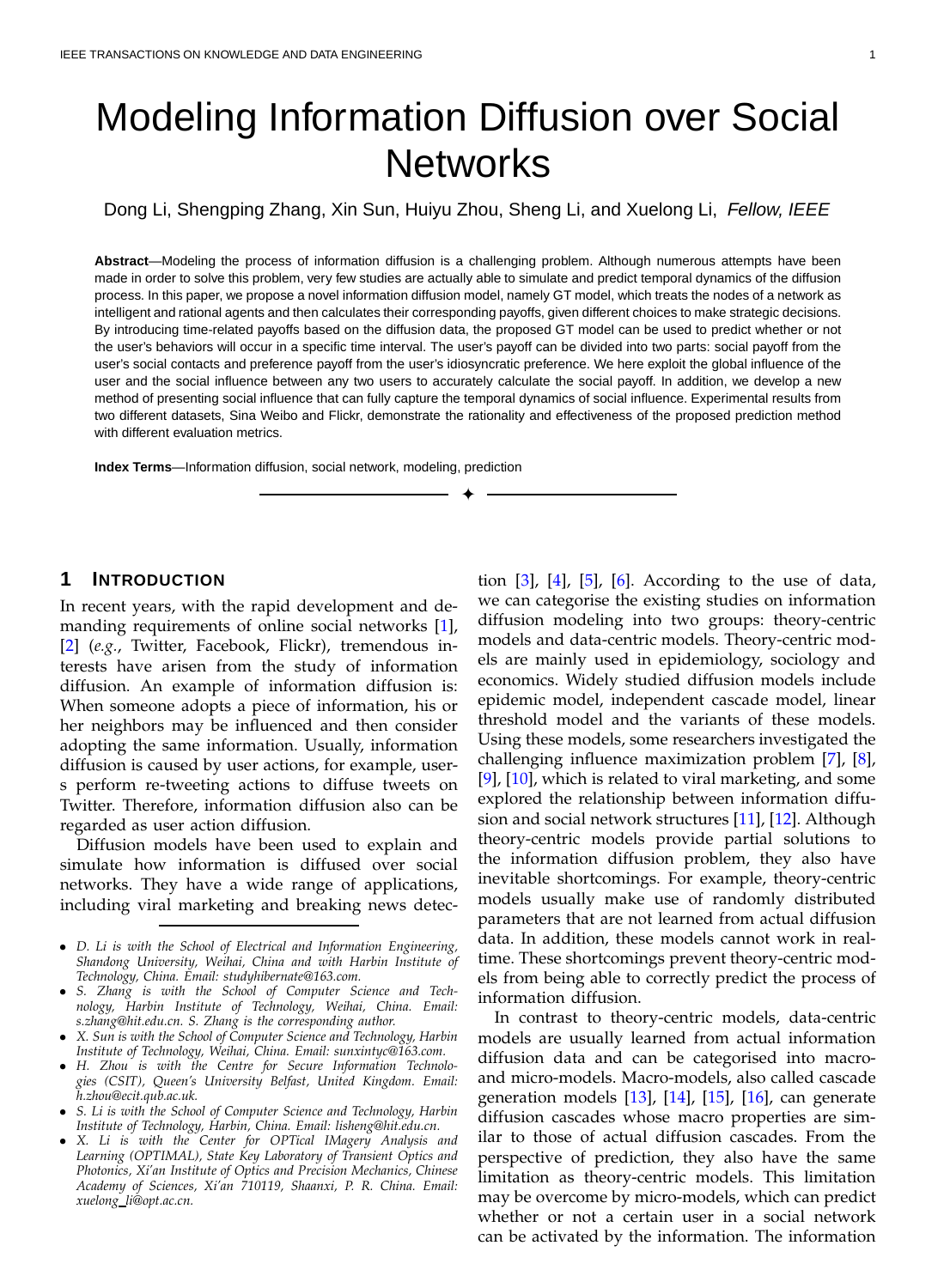<span id="page-2-1"></span>diffusion process is triggered by user actions, and therefore information diffusion prediction is actually for user behavior prediction. Micro-models hold the ability to predict diffusion processes, unfortunately, most of these models ignore the important fact that information diffusion fundamentally is a temporal dynamic process. Diffusion models can predict not only whether or not the user will perform the behavior but also when the user will perform the behavior.

In this paper, we propose a novel model (*i.e.* GT model) for information diffusion prediction based on actual diffusion data. Comparing to previous work, the advantages of our model are mainly in two aspects: (1) The proposed GT model considers the nodes of a network as autonomous, intelligent and rational agents. By introducing the time-related payoffs, the proposed GT model can simultaneously capture the user's own preference and his/her neighbors' behaviors, and realize the prediction that whether or not a users behaviors will occur in a specific time interval. (2) The proposed model can be learned efficiently using real diffusion data, therefore the proposed GT model is a highly scalable diffusion prediction system.

In summary, we make the following contributions in this research:

- We propose a new information diffusion model named as the GT model. In this model, users calculate the corresponding payoffs of different choices to make an appropriate decision of choosing which behavior to perform. This user payoff is composed of time-related social payoff from the user's social contacts, and preference payoff from his idiosyncratic preferences which are not timerelated. Our diffusion model considers both two types of payoffs simultaneously in the process.
- We develop a method that jointly exploits the global influence of users and the social influence between users to calculate time-related social payoffs in the GT model based on actual diffusion data. This social payoffs consider both the individual properties and strategic interactions of the interacting users in a social network. Moreover, we use the similarity between information contents and user profiles to determine the user's preference payoff.
- We propose to use a non-negative vector with length  $K$  to represent social influence between users. This method not only takes the time series into account but also calculates a more accurate influence strength based on the statistics of the past diffusion.
- We evaluate the proposed predicting model against two real-life data sets from Sina WeiBo and Flickr. By testing the two different global influence computing methods as model parameters, pagerank and diffusion cascade, we illustrate how the model parameters affect the systematic performance, which is used to rationalise the pro-

The rest of this paper is organized as follows: Section [2](#page-2-0) shows related work. Section [3](#page-3-0) presents the formulation of the problem. Section  $4$  reveals the proposed GT model and Section [5](#page-7-0) presents the algorithms for learning and how we evaluate this new model. Section [6](#page-10-0) presents the experimental results that demonstrate the effectiveness of our proposed methodology. Conclusions and future work are made in Section [7.](#page-14-16) A preliminary version of this paper was published in the Proceedings of 22nd ACM International Conference on Information and Knowledge Management [\[17\]](#page-14-17).

#### <span id="page-2-0"></span>**2 RELATED WORK**

In this section, we review the related work in two different aspects: cascade generation model and information diffusion prediction

**Cascade generation model.** This type of models aim to generate information cascades. These generated cascades maintain several properties of real cascades. Leskovec *et al*. [\[13\]](#page-14-12) proposed a conceptual model that was quite similar to the epidemic model [\[18\]](#page-14-18), [\[19\]](#page-15-0). They compared the generated cascades against the real cascades extracted from the post network and observed that these generated and real cascades could be matched in terms of cascade size and degree distributions. Liben-Nowell *et al*. [\[14\]](#page-14-13) studied information spread on a global scale based on internet chain letters, and discovered that the structures of the diffusion trees were narrow and deep. Golub and Jackson [\[15\]](#page-14-14) attempted to explain the structures observed in [\[14\]](#page-14-13) using the Galton-Watson branching model [\[20\]](#page-15-1). Wang *et al*. [\[16\]](#page-14-15) developed a stochastic branching model to demonstrate that the macroscopic structures of information propagating processes are largely independent of contextual information and can be well explained by a simple mechanism. Although these models are helpful for deeply understanding information diffusion, they are not capable of predicting.

**Information diffusion prediction.** Rodriguez *et al*. [\[21\]](#page-15-2) attempted to infer diffusion process that has happened in the past to explain the observed data. Differently, in this paper, we aim to predict the future diffusion process based on current diffusion cascades and network structures. Yang *et al*. [\[22\]](#page-15-3) explored how the repost behavior was impacted by such factors as users, messages and time. They also proposed a factor graph model to predict the retweet behaviors of the users based on the above important observations. R. Zaman *et al*. [\[23\]](#page-15-4) made use of retweets as positive feedback and lack of retweets by followers in the retweet network as negative feedback to forecast retweet behaviors in Twitter. The relevant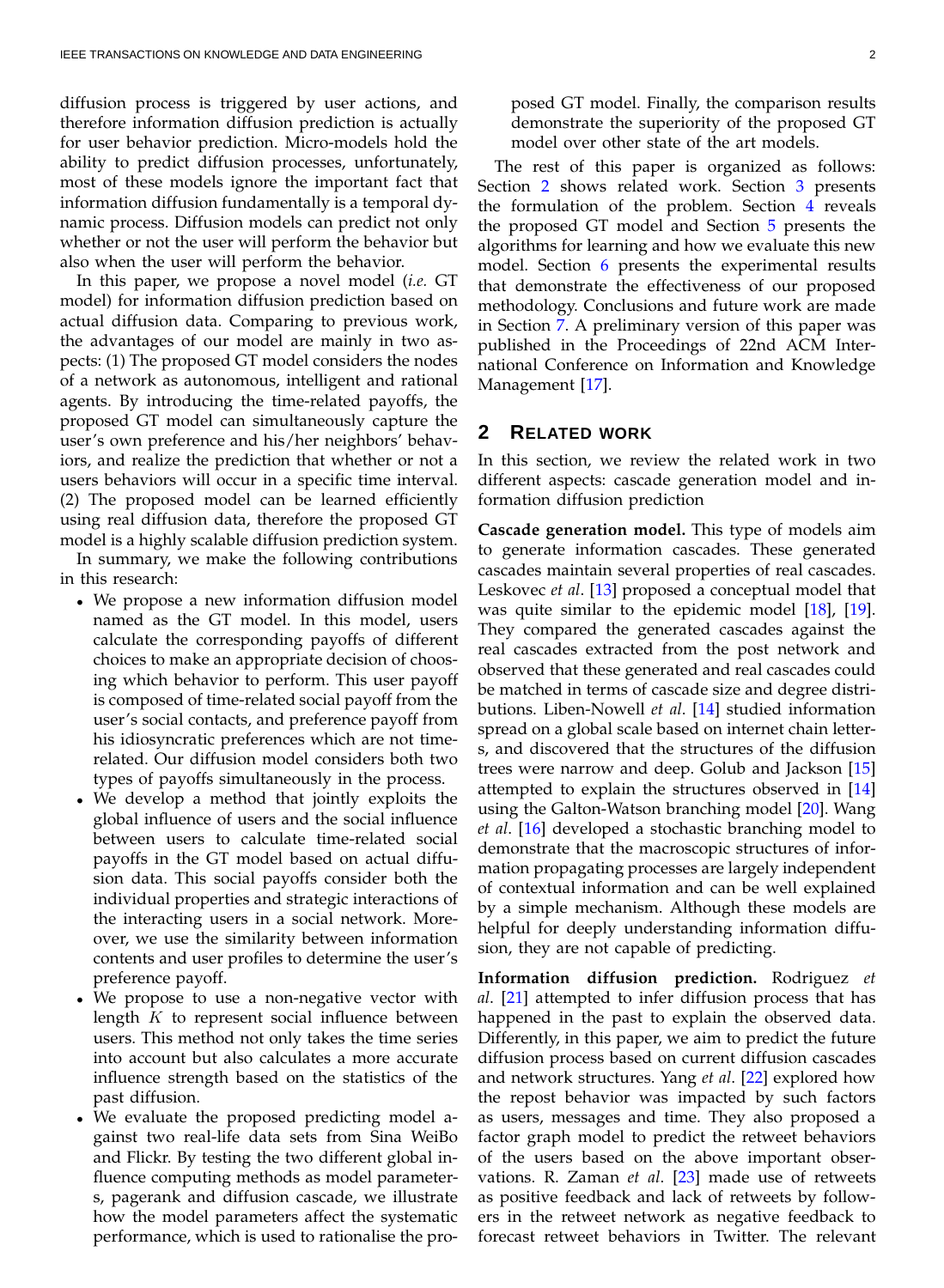<span id="page-3-1"></span>features for prediction were the tweeters and the retweeters. Fei [\[24\]](#page-15-5) presented a multi-task learning algorithm with heterogeneous task relationships to address the problem of forecasting users' behaviors to their friends' postings in social networks. Liu [\[25\]](#page-15-6) proposed a generative graphical model to estimate topic-level influence between nodes in the network, which utilized both the textual content related to each node and the heterogeneous link information. Furthermore, they studied how to leverage the mined topic-level influence to help the user behaviors prediction. Du *et al*. [\[26\]](#page-15-7) estimated the influence between users in continuous-time diffusion networks via a randomized algorithm. Yang *et al*. [\[27\]](#page-15-8) presented a Role-Aware information diffusion model which integrates social role recognition and diffusion mechanism into a unified framework. Chang *et al*. [\[28\]](#page-15-9) attempted to predict the popularity of online serials with autoregressive models. Cheng *et al*. [\[29\]](#page-15-10) found that the cascade growth becomes more predictable when we observe more of its reshares, and the structural and temporal features are key prediction factors. Hung *et al*. [\[30\]](#page-15-11) generalize the diffusion prediction on novel topic problems to predict both cross-topic-observed and unobserved diffusions.

Tan *et al*. [\[31\]](#page-15-12) proposed a noise tolerant timevarying factor graph model (NTT-FGM) to formalize the problem of social action tracking. They defined three factors to capture the intuitions discovered in observations and presented an efficient algorithm to learn the tracking model. Saito *et al*. [\[32\]](#page-15-13) attempted to learn the diffusion probabilities of the independent cascade model [\[33\]](#page-15-14) and linear threshold model [\[34\]](#page-15-15) based on the real diffusion data. They first defined the above problem as a likelihood maximization problem, and then used an Expectation-Maximization (EM) algorithm to address the problem. Although these methods take into account time factors, they need substantial calculation time and cannot handle massive data. Goyal *et al* [\[35\]](#page-15-16) proposed two time-dependent models, the CT model and DT model, for social influence calculation and applied them together with general threshold model to predict time-dependent information diffusion process. However, the prediction of information diffusion strongly relied on the users' activation thresholds, which are difficult to set in practice. Moreover, the approximate simulation mechanisms of the CT and DT models for social influence presentation also caused systematic performance to be degraded. In contrast to these systems, by fully considering all the interacting users to measure the time-related payoffs of different choices, our model can make better prediction and thus improve the performance dramatically.

# <span id="page-3-0"></span>**3 PROBLEM FORMULATION**

In this section, we first give the essential definitions referred to in this work and then formalize the problem that we are going to address. A social network can be represented as  $G = (V, E, T)$ , where V is a set of  $|V| = N$  users; and E is the set of edges: A directed/undirected edge  $(u, v) \in E$  represents a social tie between user  $u$  and user  $v$ . Furthermore,  $T$ is a function labeling each edge with the time at which the social tie was created. Based on the network, we give the following definitions.

**Definition 1** (Activate action)**.** *An activate action can be represented as a triple* (u, a, tu)*, which can be interpreted as that, user* u *is activated by a piece of information* a *at time* tu*, or user* u *performs the action of adopting a piece of information*  $a$  *at time*  $t_u$ .

Let  $S_u$  be the set of information that user u adopts at all time. We denote the activate actions of all the users as the action  $\log \Omega = \{(u, a, t_u)\}\)$ . Such an action log (also called information diffusion log) is available in many online systems. For example, on Twitter, the activate action  $(u, a, t_u)$  can be perceived as user u retweeting tweet  $a$  at time  $t_u$ .

**Definition 2** (Information diffusion)**.** *We state that a piece of information* a *diffuses from user* u *to user* v *iff:*  $(i)$   $(u, v)$  ∈ *E;* (ii) ∃ $(u, a, t_u)$ ,  $(v, a, t_v)$  ∈  $\Omega$  *with*  $t_u < t_v$ *;* and (iii)  $T(u, v) < t_u$ . Once this is satisfied, we denote  $diff(a, u, v, \Delta t)$ *, where*  $\Delta t = t_v - t_u$ *.* 

Obviously, when we claim that a piece of information diffuses from user  $u$  to  $v$ , there must be a social tie between these users before they are activated by this information. Information diffusion over the social network leads to the natural notion of a diffusion cascade, defined as follows.

**Definition 3** (Diffusion cascade)**.** *For each piece of information* a, the diffusion cascade can be defined as  $DC(a) =$  $(V(a), E(a))$ , where  $V(a) = \{v | \exists t_v : (v, a, t_v) \in \Omega \}$  and  $E(a) = {divected \ edge(v_1, v_2)|diff(a, v_1, v_2, \Delta t)}.$ 

The diffusion cascade consists of users who are activated by a certain piece of information and edges connecting these users along the direction of propagation. When a user adopts a piece of information, s/he is activated or influenced. Once the user is activated, it becomes contagious and cannot be de-activated. The diffusion cascades in Definition 3 are with treelike structures. For a node  $u$ , because it is possible that more than one parent of  $u$  may be activated and it is difficult to determine which parent really influences  $u$  to perform the action, we create links between all of the user's activated parents and  $u$ . Therefore, a node may have more than one parent. In addition, we can also develop other strategies to define a diffusion cascade. For example, we can create links only between a user's first or last parent and the current node  $u$ . In these strategies, a diffusion cascade is referred to as a real diffusion tree (i.e. each node has one parent). Next, we define the influence strength of a single user and that of two users.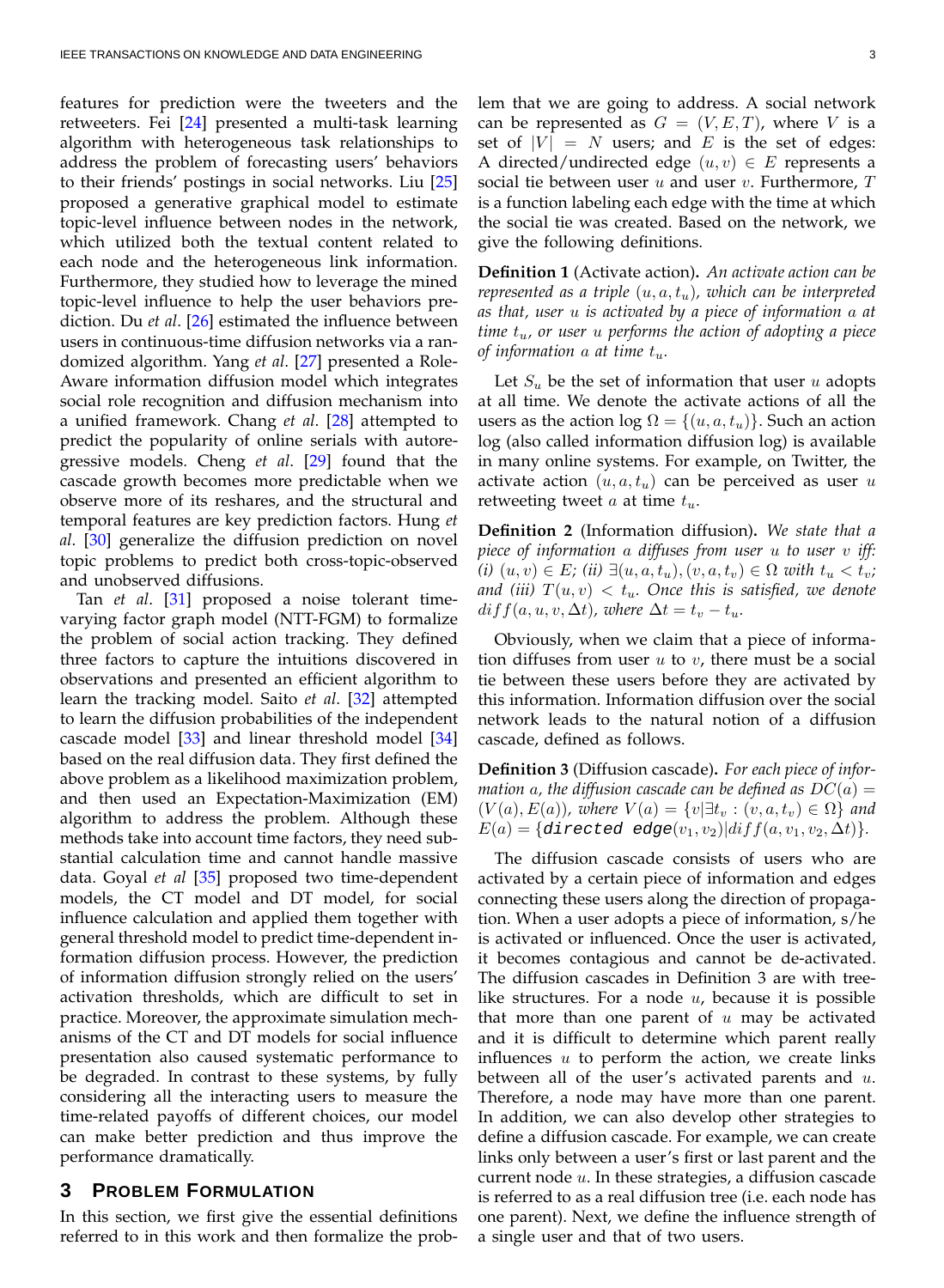**Definition 4** (Global influence)**.** *Given a social network,* global<sup>v</sup> *is defined as the global influence of user* v*, which represents the influence strength of* v *over the whole network.*

**Definition 5** (Social influence)**.** *Given two users* u *and* v *in a social network, we denote social*<sub>uv</sub> $(t)$  *as the influence strength of user* u *on user* v *at time* t*.*

Note that  $social_{uv}$  is not equal to  $social_{vu}$  if the edge of the social network is directed. As the influence strength of user  $u$  on user  $v$  varies over time, introducing time variable  $t$  may lead to accurate descriptions of the influence strength between the users.

Global influence and social influence are fundamentally different. Global influence shows the authority, profession and popularity of a user in a social network, while social influence focuses on two interrelated users. If user  $a$  has two parents, users  $b$  and  $c$ , and even though the global influence of user  $b$  is stronger than that of user  $c$ , the social influence from  $b$  to  $a$  may still be smaller than that from  $c$  to  $a$ .

"Payoff" is a concept from game theory, which is a number that denotes the decision-making motive of a player in a game. In different scenarios, payoff can be in any quantifiable forms such as money or reputation of a player. Game theory is designed to address situations in which a player's decision depends not only on his/her personal preference, but also on the choices made by other players s/he is interacting with. In the information diffusion process, the behavior of a user is also related to both his/her preference and his/her neighbors' behaviors. Thus it can be seen that, the information diffusion process is very similar to the situations game theory simulates. Here, we bring the concept of "payoff" from game theory to model user behaviors in the diffusion process in social networks. In the diffusion process, "payoff" can be social relationships or followers, etc. In this paper, we propose a novel model (GT model) to predict information diffusion based on user payoff. One of the critical tasks is to calculate the user's time-related payoff resulting from her/his multiple choices, with which we can then predict the user's behavior as well as his acting time.

The payoff of a user can be divided into two parts: social payoff from the user's social contacts and individual payoff from her/his idiosyncratic preferences. In this paper, social payoff varies with time since a user may be bound with different payoffs when s/he adopts her/his friend's actions at different time, while preference payoff is not time-related. Based on the concepts discussed above, we present the following problems:

**Problem 1** (Social payoff learning)**.** *Given a social network* G *and an action log* Ω*, the goal of our work is to learn the user's time-related payoff as a result of her/his various choices.*

**Problem 2** (Preference payoff learning)**.** *Given a social network G and information set* S<sup>u</sup> *released by the user, we intend to learn the user's preference payoff.*

# <span id="page-4-0"></span>**4 THE PROPOSED MODEL**

We propose a novel method for information diffusion modeling through social networks. By introducing time series into the payoff calculation, the proposed model has the capability to predict the temporal dynamics of the information diffusion process. In our model, the diffusion process unfolds in discrete timesteps t, and begins from an initial active user set. When a user  $v$  observes a piece of information at time t, s/he calculates her/his payoffs depending on the neighbors' status to decide whether or not to adopt the information. If s/he adopts the information, her/his status becomes active at time  $t + 1$ . We now describe the proposed model in more detail. For better illustration, Table [1](#page-5-0) lists some mathematical symbols used in this paper.

When a user  $v$  spreads the same information as her/his neighbors do, s/he will get social payoff from the social contacts. The information itself also satisfies the idiosyncratic preference of user  $v$ , which brings  $v$ certain preference payoffs.

In a social network, we consider the simplest case in which each node has two possible choices, A and B, when the user observes a piece of information. To be concrete, the piece of information is a tweet, choice  $A$  is retweeting the tweet and choice  $B$  is not retweeting the tweet. We define  $P_A^{soc}(v,t_v)$  as social payoff that user  $v$  may obtain when s/he chooses  $A$ at time  $t_v$ , and  $P_B^{soc}(v,t_v)$  as social payoff that user  $v$ may obtain when s/he chooses  $B$  at time  $t_v$ . We also define  $P_{v,A}^{pre}$  as the preference payoff that user v may hold when user  $v$  chooses  $A$  (adopting information i). User payoff is the combination of social payoff and preference payoff.  $P_A(v, i, t_v)$  is defined as the user payoff of v when s/he chooses A at time  $t_v$ , and  $P_B(v, i, t_v)$  is defined as the user payoff of user *v* when s/he chooses *B* at time  $t_v$ . The calculation of user payoffs of  $v$  in different scenarios is described as follows:

<span id="page-4-1"></span>
$$
\begin{cases}\nP_A(v, i, t_v) = P_A^{soc}(v, t_v) + \beta * P_{v, A}^{pre} \\
P_B(v, i, t_v) = P_B^{soc}(v, t_v)\n\end{cases}
$$
\n(1)

When user  $v$  adopts information  $i$ , we adopt a linear method (the first item in Eq. [1\)](#page-4-1) to combine the computed social payoff and preference payoff in order to estimate the user payoff.  $\beta$  is a parameter for specifying the tradeoff between the two competitive payoffs. When user  $v$  does not adopt information  $i$ , s/he will not have any preference payoff. So user payoff is equivalent to social payoff in choice B. After sustaining payoffs in different choices, if  $P_A(v, i, t_v) \geq$  $P_B(v, i, t_v)$ , user v will choose A at time  $t_v$ , otherwise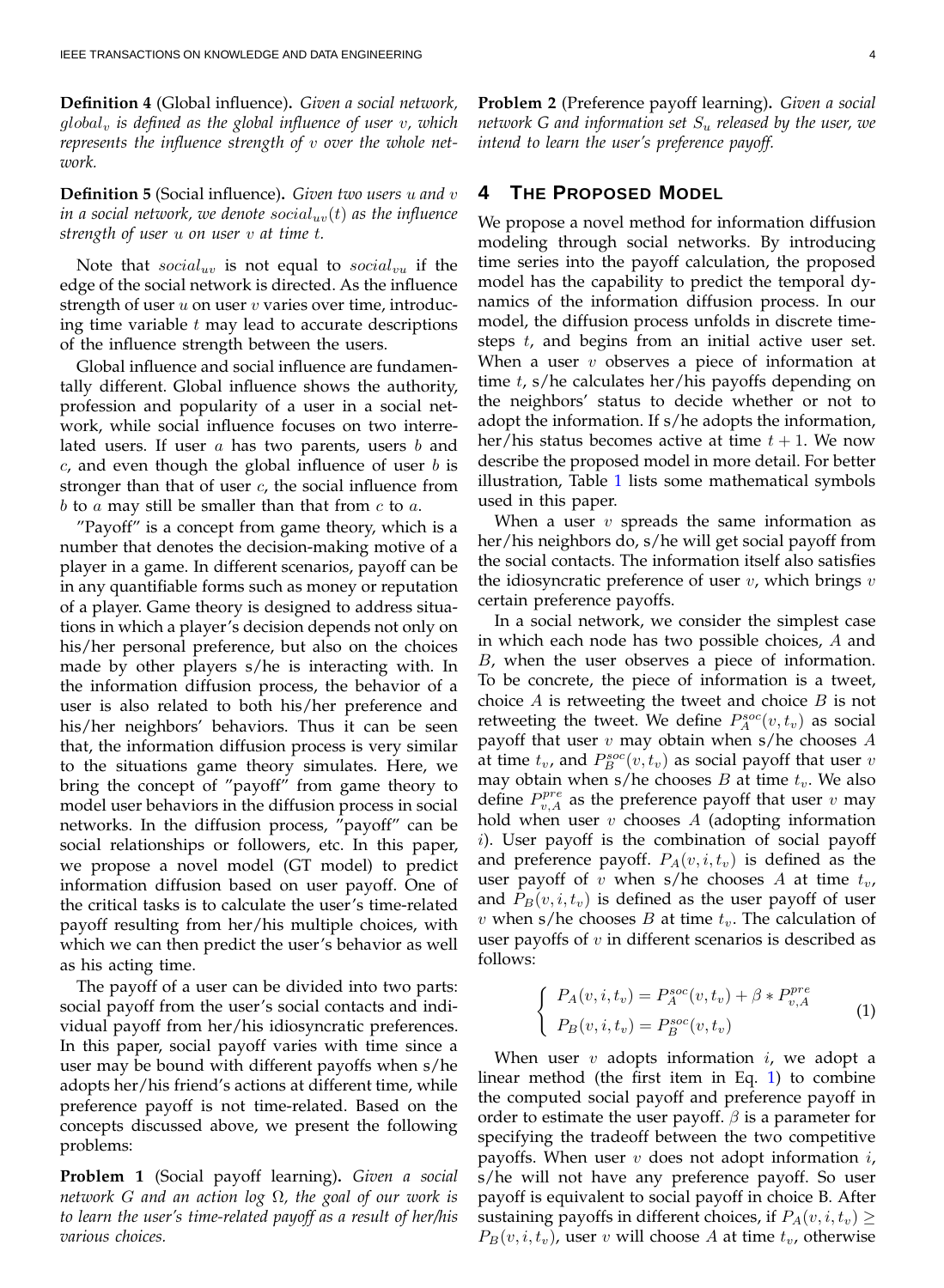<span id="page-5-0"></span>

| Symbols                                                                                                        | Description                                                               |  |
|----------------------------------------------------------------------------------------------------------------|---------------------------------------------------------------------------|--|
| G, V, E                                                                                                        | a social network $G$ with node set $V$ and edge set $E$                   |  |
| the set of information that user $u$ adopts at all time<br>$S_u$                                               |                                                                           |  |
| a item means information a spreads form user u to user v in time delay $\Delta t$<br>$diff(a, u, v, \Delta t)$ |                                                                           |  |
| $P_A(v, i, t_v)$<br>the user payoff of v when s/he chooses A at time $t_v$                                     |                                                                           |  |
| $P_{A}^{soc}(v,t_v)$<br>the social payoff that user v obtains when s/he chooses A at time $t_v$                |                                                                           |  |
| $P_{v,A}^{pre}$<br>the preference payoff that user $v$ obtains when user $v$ chooses $A$                       |                                                                           |  |
| $a_{uv}^{soc}(\Delta t)$                                                                                       | the social influence user $v$ gets from user $u$ in time delay $\Delta t$ |  |
| $global_{u}$                                                                                                   | the global influence of user $u$                                          |  |
| $social_{uv}(\Delta t)$                                                                                        | the social influence from user u to v in time delay $\Delta t$            |  |

TABLE 1: Important mathematical symbols.

<span id="page-5-1"></span>

Fig. 1: Payoff matrix of user  $v$ .

choose B. In the next section, we will introduce how to calculate social payoff and preference payoff separately.

#### **4.1 Social Payoff**

For nodes  $u$  and  $v$  linked by an edge, we have several possibilities for them to combine together. The payoffs for user  $v$  are defined as follows:

If both  $u$  and  $v$  make choice  $A$ ,  $v$  has payoff  $a_{uv}^{soc}(\Delta t)$ ;

If both u and v make choice B, v has payoff  $b_{uv}^{soc}(\Delta t)$ ; If  $u$  makes choice  $A$  whilst  $v$  makes choice  $B$ ,  $v$  gets payoff  $c_{uv}^{soc}(\Delta t)$ ;

If  $u$  makes choice  $B$  whilst  $v$  makes choice  $A$ ,  $v$  gets payoff  $d_{uv}^{soc}(\Delta t)$ .

Based on these choices made by user  $u$  and  $v$ , a payoff matrix of user  $v$  is generated and shown in Figure [1.](#page-5-1)  $\Delta t = t_u - t_v$  denotes the time delay between the choices made by users  $u$  and  $v$  respectively. Here, we introduce time series into the calculation of a user's payoff for the first time. Therefore, in our proposed model, at different times, user v's responses to u's behaviors may result in different social payoffs.

Figure [1](#page-5-1) illustrates a case of a single edge in the network. The total social payoffs are the sum of individual social payoffs generated when the user faces each player, as shown in Figure [2.](#page-5-2) Therefore, the choice of user  $v$  corresponds to all the choices made by all its neighbors.

A question arises: if some of the neighbors adopt choice  $A$  while others adopt  $B$ , how do we calculate social payoffs of user  $v$  in different choices? Obviously, this depends on the relative numbers of the neighbors with their choices as well as the social payoff matrix

<span id="page-5-2"></span>

Fig. 2: User  $v$  makes choice between behaviors  $A$  and  $B$ , depending on the neighbors' actions.

between  $v$  and each of its neighbors. Here, we denote  $N_A(v)$  as the set of v's neighbors who adopt choice A and  $N_B(v)$  as the set of neighbors who adopt B. If node v adopts choice A at time  $t_v$ , it will have the social payoff defined below:

$$
P_{A}^{soc}(v, t_v) = \sum_{u \in N_A(v)} a_{uv}^{soc}(t_v - t_u) +
$$
  
 
$$
\sum_{u \in N_B(v)} c_{uv}^{soc}(t_v - t_u)
$$
 (2)

Similarly, if node v adopts choice  $B$  at time  $t_v$ , the social payoff becomes:

$$
P_B^{soc}(v, t_v) = \sum_{u \in N_A(v)} d_{uv}^{soc}(t_v - t_u) +
$$
  
 
$$
\sum_{u \in N_B(v)} b_{uv}^{soc}(t_v - t_u)
$$
 (3)

Users performing behaviors (spreading different information) in different social networks will be of different types of social payoffs from their social relations. For example, if a user performs the behavior of joining in a community, the social payoff may include personal connections, and if a user performs the behavior of retweeting a tweet on Twitter, the social payoff will be additional followers. Therefore, it is very difficult to directly measure social payoffs of users from different behaviors due to the lack of a common ground. To solve this problem, we here present a novel method of calculating social payoffs, which is applicable to different diffusion information in different social networks. Specifically, we exploit both the global influence of individual users and the social influence between users to compute the payoffs of users' choices. Global influence shows the profession and authority of a user in particular fields while social influence reflects the degree of how one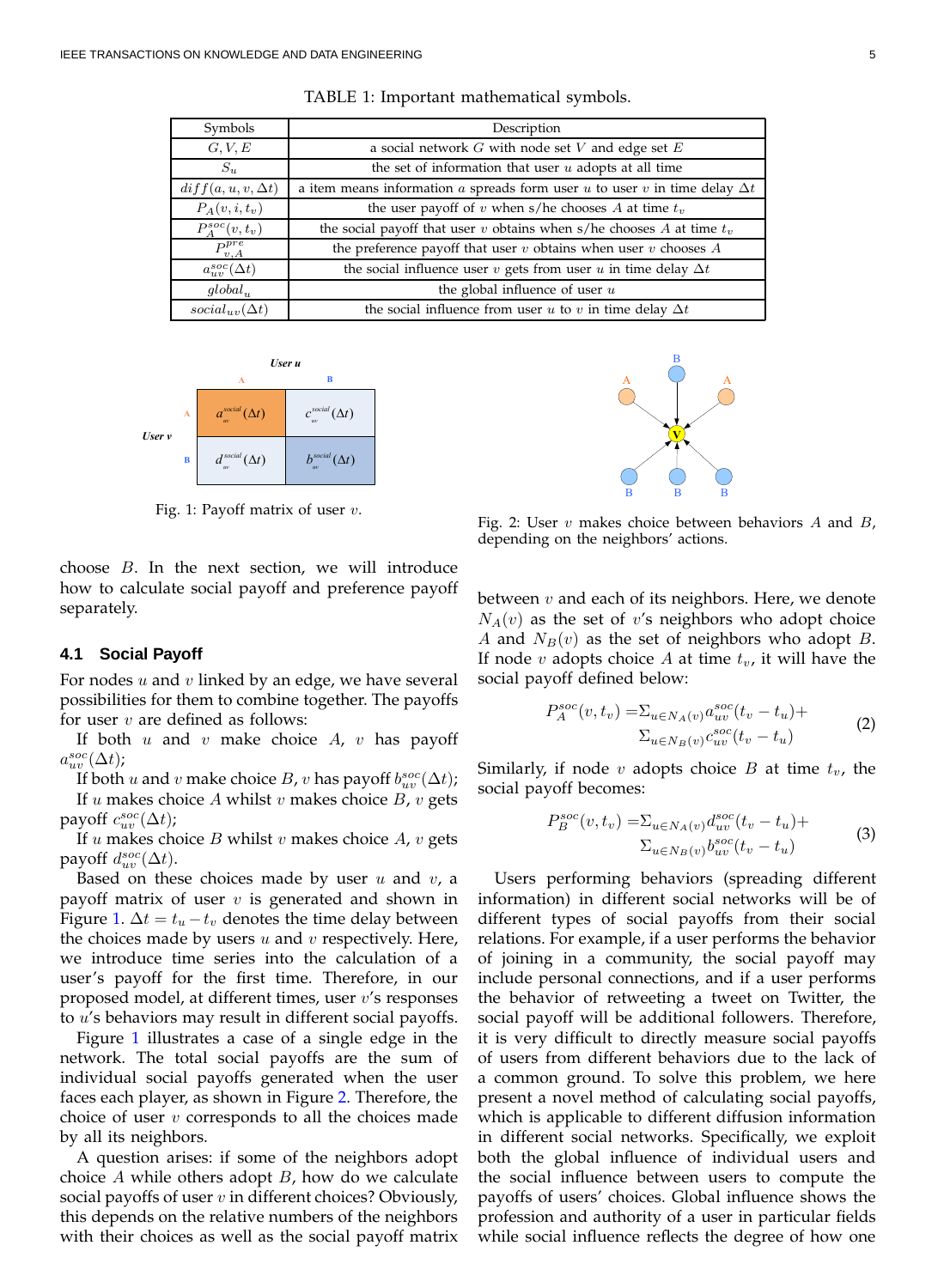<span id="page-6-2"></span>user has affected another one. Considering two users  $u$  and  $v$  in a social network with a social link between them, we anticipate that the more social payoffs that  $v$ has received following the choices of  $u$  in the history, the stronger intention that  $v$  will make the same choice as  $u$  at the present state.

This idea can be formulated as follows: the greater global influence the user  $u$  has and the greater social influence is shown between  $u$  and  $v$ , the more payoffs the user  $v$  will obtain from  $u$  if the former makes the same choice as the latter. For example, if Olivia is good at shopping and Jessica have been greatly influenced by Olivia in the past, Jessica is much more likely to purchase high quality goods (*i.e.* social payoff) when she makes the same choices as Olivia. A user may have different preference payoffs if s/he adopts the same information at different times. In other words, social payoff is time-related. Based on the description above, we define the social payoff matrix as

<span id="page-6-0"></span>
$$
\begin{cases}\nc_{uv}^{soc}(\Delta t) = d_{uv}^{soc}(\Delta t) = 0 \\
a_{uv}^{soc}(\Delta t) = b_{uv}^{soc}(\Delta t) = global_u * social_{uv}(\Delta t)\n\end{cases} (4)
$$

where  $global_u$  denotes the global influence of user u, and  $social_{uv}(\Delta t)$  denotes the social influence between users  $u$  and  $v$ . If user  $v$  adopts different behaviors from u, s/he gets no social payoff; however, if user  $v$  adopts the same behavior as  $u$  does, the global influence and social influence are jointly exploited to measure the user payoff.

We use two methods in this work to measure the global influence of a single user in the social network. The first is the calculation of a pagerank value, which is based on the network topology structure analysis. Pagerank was originally used to analyze hyperlink networks to measure the importance of web documents [\[36\]](#page-15-17). Here, we apply it to the social network for influence calculation. The second method is based on the average size of diffusion cascades triggered by the user's adoption of information as the user's global influence, whose measurement is more direct compared to the pagerank method. A detailed discussion of how these two methods affect the performance of the GT model will be presented in Section [6.](#page-10-0)

Much effort has been invested in the study of social influence. However, only the CT models and DT models proposed by Goyal *et al*. [\[35\]](#page-15-16) considered the time factor. The CT models describes the social influence by an exponential decay function. Despite of its simplicity, it has a significant drawback in that it assumes that all the social influence functions follow the same parametric form. The DT models set the influence of an active user  $u$  on her/his neighbor v at a constant value of  $p_{u,v}$  after u performs the action within a time window of  $\tau_{u,v}$ , which is the average time delay of information diffusion from user u to v. After the time window  $\tau_{u,v}$ , the influence value presumably drops to 0. Due to the approximate

<span id="page-6-1"></span>

Fig. 3: An example of social influence between two users of Sina Weibo dataset.

simulation mechanism, it is difficult for the CT and DT models to capture the complex dynamics of social influence between users. In our work, we propose a novel method for accurate social influence calculation. We deliberately represent the social influence function as a non-negative vector with length  $K$ , where the  $k$ th component  $social_{uv}(k)$  represents the social influence of user u on its neighbor v at time k.  $social_{uv}(k)$  is used in Eq. [4](#page-6-0) for calculating the social payoff. More precisely, we define:

$$
social_{uv}(k) = \frac{|\{a|\exists \Delta t : diff(a, u, v, \Delta t) \wedge k - 1 \le \Delta t \le k\}|}{|S_u|}
$$
\n(5)

Figure [3](#page-6-1) shows an example of social influence between two users in the Sina Weibo dataset, calculated by the proposed method. Compared to the CT and DT models, which use a simple exponential decay or a constant value for social influence, the proposed method can describe the temporal dynamics of social influence between two users. Here, we should highlight that, our GT model can use not only our proposed social influence calculation method but also other methods or improvements to our method.

#### **4.2 Preference Payoff**

Preference payoff results from the user's adopting information that satisfies her/his preferences. Thus, preference payoff is derived from the information itself and has nothing to do with the user's social relationships. Although the preferences of the user change over time, such changes are usually slow. In the current online social networks, information spreads quickly. Comparing the cycle of information diffusion with that of user preference's change, we can assume user preference to be static within the period of information diffusion. Thus, a user will hold the same preference payoff if s/he adopts the same information at different times. That is to say, preference payoff is not time-dependent.

In this paper, we consider the similarity between information content and user preference as the user's preference payoff. A major problem is how we profile information and the users. In this paper, we adopt a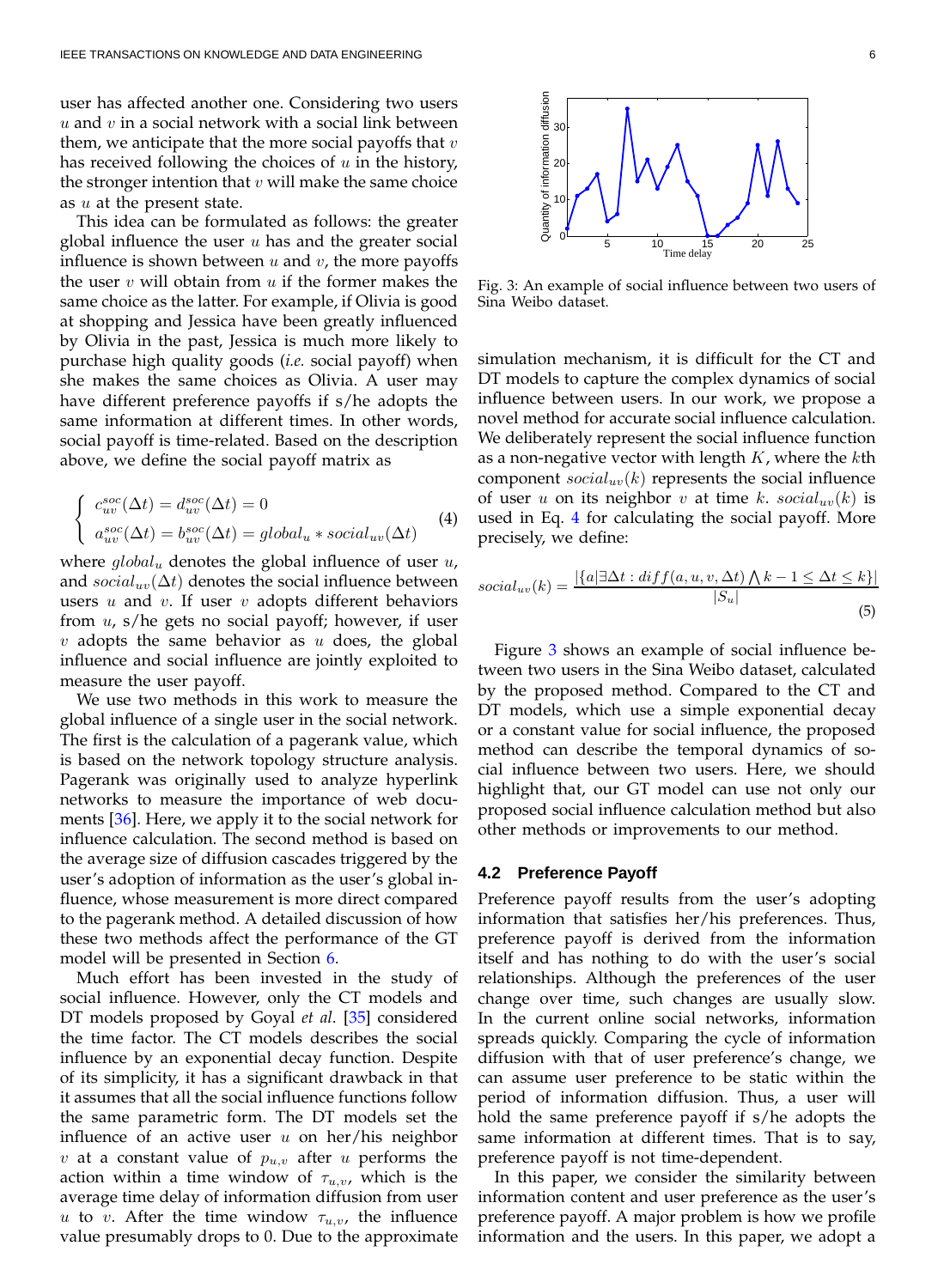<span id="page-7-2"></span>vector space model to construct individual profiles. Vector space model is simple but effective, and has been used widely in information retrieval and item recommendation.

For each user, we collect all the information adopted by each user as a document. Similarly, every piece of information also can be viewed as a document. For user  $u$ , it is profiled as a word vector,  $u = < t_1 : w_{t_1}, t_2$ :  $w_{t_2}, \ldots, t_n : w_{t_n} >$ . Each weight  $w_{t_i}$  represents the degree of interest of user  $u$  over the period  $t_i$ . We use the standard TF-IDF method [\[37\]](#page-15-18) to calculate the weights in the vector. For a piece of information  $i$ , it also can be profiled as  $i = < t_1 : w_t^{'}$  $y'_{t_1}, t_2 : w'_t$  $t_1, \ldots, t_n : w_{t_n}$  >. After having calculated the profiles of the user and her/his information, we compute the cosine similarity between these profiles, which is used as the preference payoff.

Finally, we highlight that in this section we only refer to two choices  $A$  and  $B$  for one single piece of information to introduce the proposed GT model for the purpose of simplicity. In fact, the GT model is not only applicable to the situation of two choices, but also can be used to deal with the situation of many choices for multiple pieces of information. For example, the information of *HTC phone* and *iPhone* are propagated in a social network. For an usual user, s/he may have three possible choices: One is *HTC phone*, one is *iPhone* and neither of the two options. The proposed GT model is also applicable to this more complicated case.

#### <span id="page-7-0"></span>**5 ALGORITHMS**

In this section, we present the algorithms for learning the parameters of the proposed GT model, and predicting information diffusion based on the GT model. Since we have presented our major concept in Section [4,](#page-4-0) we here focus on learning global and social influence, which are used to calculate social payoffs. To start with the depiction, we suppose that the inputs consist of a social network and an action log.

#### **5.1 Learning Algorithms**

#### 5.1.1 Global Influence

In our work, we learn the global influence of individual users from two perspectives: social network's topology structure and properties of diffusion cascades. How to calculate the global influence of users is not the problem we intend to solve in this paper. Here, we adopt two popular methods to estimate user global influence. Any other similar method (*e.g.* outdegree, betweenness) can also be considered as the measure of global influences.

**Pagerank Algorithm.** Google uses the established pagerank algorithm [\[36\]](#page-15-17) to calculate the importance of Web pages purely based on the link structure of the World Wide Web to improve its search results.

Here, we apply pagerank to the social networks for influence calculation. In a social network, a node can be described as a user, and each directed/undirected edge can be associated with a relation map between two users. The standard pagerank algorithm has been exhaustively discussed in the literature, so we omit their technical details in this paper.

**Diffusion Cascades.** Diffusion cascades triggered by the information adopted by a user clearly indicate the user's global influence. Therefore, it is reasonable to link the properties of diffusion cascades with the measurements of the user's global influence. To do this, we first mine the information diffusion cascades based on the social network and the action log. In our work, we assume that a user is activated only once so each node in the diffusion cascades only has one parent and the diffusion cascades are treated as diffusion trees. Algorithm [1](#page-7-1) illustrates how we mine diffusion cascades from a social network and the action log. The algorithm includes a triplet with information  $a$  in a data structure of  $action\_table$ .

<span id="page-7-1"></span>**Algorithm 1** Illustration of how diffusion cascades mine.

|     | 1: For each piece of information $a$ do              |  |  |  |
|-----|------------------------------------------------------|--|--|--|
| 2:  | $action$ $table = \emptyset$ ;                       |  |  |  |
| 3:  | For each user triplet $(v, a, t_v)$ in time order do |  |  |  |
| 4:  | For each user u: $(u, a, t_u) \in action\_table$     |  |  |  |
| 5:  | If $(u, v) \in E$ && $T(u, v) < t_u$ do              |  |  |  |
| 6:  | Add $diff(a, u, v, \Delta t)$ to diffusion cascade   |  |  |  |
|     | of $a$ ;                                             |  |  |  |
| 7:  | Break;                                               |  |  |  |
| 8:  | End                                                  |  |  |  |
| 9:  | End                                                  |  |  |  |
|     | Add $(v, a, t_v)$ to <i>action_table</i> ;<br>10:    |  |  |  |
| 11: | End                                                  |  |  |  |
|     | 12: End                                              |  |  |  |
|     | 13: <b>return</b> Diffusion cascades;                |  |  |  |

For a particular piece of information  $a$ , we consider the users activated by this information individually in a chronological order. For the currently considered user  $v$ , Lines 4-9 are to find user  $u$  who diffuses the information to user  $v$  from the users who have been considered already and included in the action table. It is clear that these users in the action table have been activated before user  $v$ . The conditions of the diffusion action that occurs from users  $u$  to  $v$  are that there must be an edge from  $u$  to  $v$  in the social network, which should be created earlier than when user  $u$  is activated by information a. This is because if there is no social tie between  $u$  and  $v$  when  $u$  adopts the information,  $v$ would not be able to retrieve the information from  $u$ , and therefore the information is impossibly diffused from  $u$  to  $v$ . Once the conditions are satisfied, we save this information diffusion for user  $v$  and then "break" in order to consider the user next to v. The "break"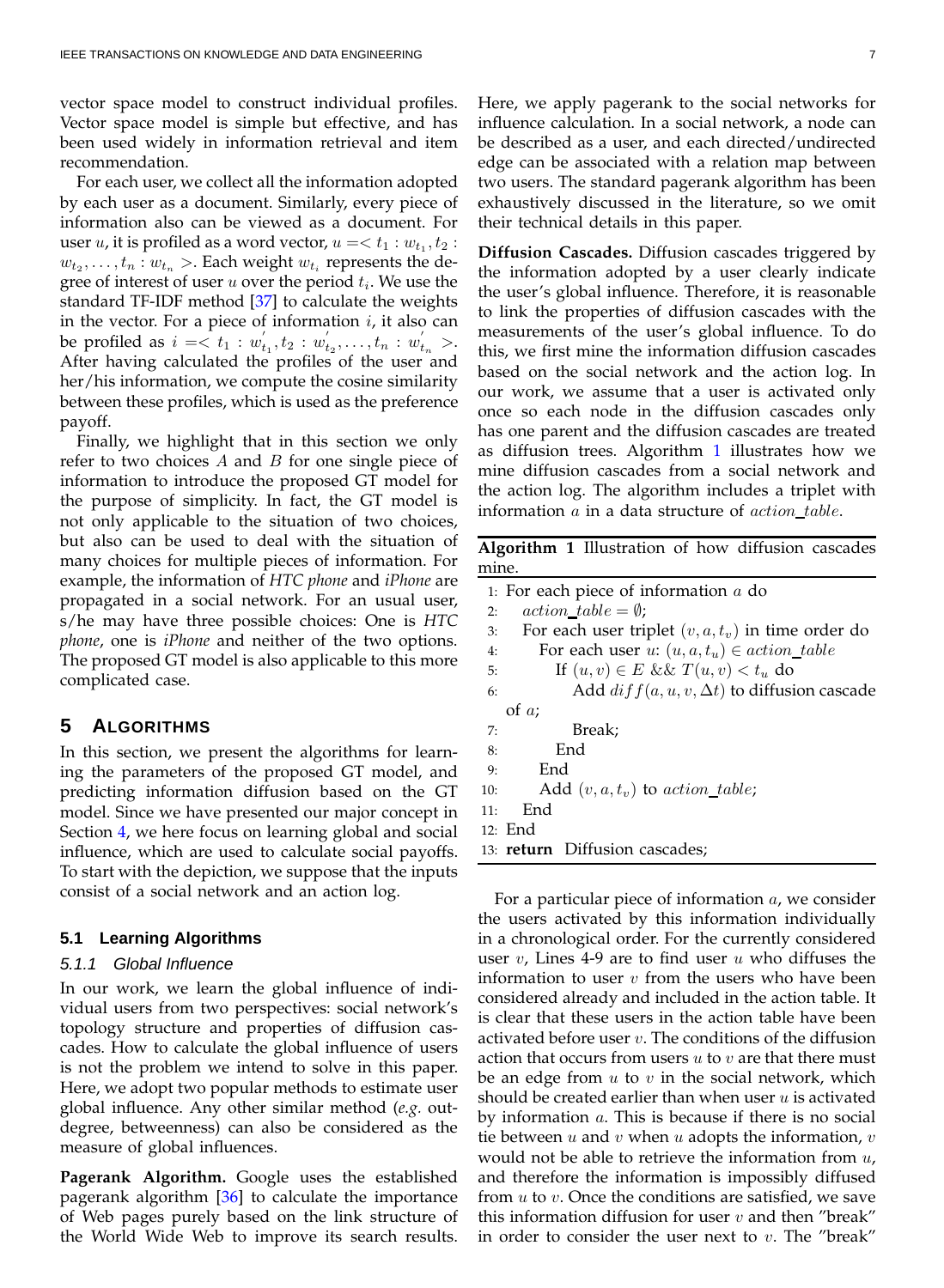<span id="page-8-0"></span>

Fig. 4: Illustration of mining information diffusion cascades based on social networks and action logs: (a) shows a social network containing 5 users and 5 links labeled with corresponding time, (b) presents the action log of these five users, and (c) is the corresponding diffusion tree of information a.

operation in Line 7 ensures that for each user, we only search for one user who diffuses the information to the concerned user, so that each node in the diffusion cascade has at most one parent. If the  $action\_table$  is defined as a stack, then when we search the table, the parent we seek will be the last activated user, while if the  $action\_table$  is defined as a list, the parent we pursue will be the first activated user. Without this break operation, we would obtain a diffusion cascade for each action, unlike a diffusion tree, where one node may have more than one parent.

Figure [4](#page-8-0) illustrates an example of mining the information diffusion cascades based on the social network and the action log. Figure. 4(a) shows a social network containing five users A, B, C, D and E with five links between them. The links are labeled with the times when two users established their relation. The action log of these five users is presented in Figure. 4(b). By implementing Algorithm [1,](#page-7-1) we can obtain the corresponding information diffusion tree as shown in Figure. 4(c). The edges in this tree are labeled with the time delay of the information diffused from the parent node to the child node. Note that even although both A and E adopted information  $a$ , there is no edge created from A to E in the diffusion tree because the link between A and E had not been created when A adopts the information at time 2 and it is impossible for E to observe A's actions at that time. On the other hand, although the edge between D and C is created before both of them adopt the same information, there is no edge from D to C in the diffusion tree. Thus, we obtain B as the parent of C and therefore quit the parent searching process for node C.

Here, we show a real diffusion cascade triggered by a microblog in Sina Weibo in Figure [5.](#page-8-1) The red spot in Figure  $5$  represents the user  $u$  who releases the information. The information is reposted by the followers of user  $u$ , and is reposted by the followers of the followers of user  $u$ , so on and so forth. Eventually, the diffusion cascade (*i.e*. Figure [5\)](#page-8-1) is formed. Algorithm [1](#page-7-1) enables us to obtain the diffusion trees of all the information adopted by a particular user. Then, Algorithm [2](#page-8-2) applies these diffusion trees to the calculation of the user's global influence.

<span id="page-8-1"></span>

<span id="page-8-2"></span>Fig. 5: Illustration of a diffusion cascade triggered by a microblog in Sina Weibo dataset.

**Algorithm 2** Global influence computed using diffusion cascades.

|     | 1: For each user $u$ do                                       |
|-----|---------------------------------------------------------------|
| 2:  | $qlobal_u = active\ person_u = 0;$                            |
| 3:  | For each information $a$ adopted by user $u$ do               |
|     | Add a to $A_{ii}$ :<br>4:                                     |
| 5:  | For each user pair $(p,q) : \exists diff(a,p,q,\Delta t) \in$ |
|     | diffusion cascades of $u$                                     |
| 6:  | $active\_person_u + +;$                                       |
| 7:  | End                                                           |
| 8:  | – End                                                         |
| 9:  | If $A_u = \emptyset$ Then $global_u = 0$ ;                    |
| 10: | Else $global_u = active\_person_u/ A_u $ ;                    |
|     | 11: End                                                       |

In Algorithm [2,](#page-8-2) the average size of the diffusion cascades caused by a user's actions is used as a measurement of the user's global influence.  $active\_person_u$ denotes the number of the users whose activation is derived from user u and is normalized by  $|A_u|$  to obtain the average size of the diffusion trees caused by  $u$ .

#### 5.1.2 Social Influence

In this work, we present a novel method to calculate the social influence between two users. We consider the influence function as a non-negative vector with length K:

$$
(social_{uv}(1), social_{uv}(2), \cdots, social_{uv}(K))
$$

where the kth component  $social_{uv}(k)$  presents the social influence of user  $u$  on its neighbor  $v$  at time  $k$ .  $K$  is the maximum diffusion time delay, and after this time, the influence value will drop to zero. For parameter K, different values are adopted for different datasets using statistical methods that will be described in detail in Section [6.](#page-10-0)

Algorithm [3](#page-9-0) describes how we calculate  $social_{uv}(k)$ based on the diffusion cascades mined from the in-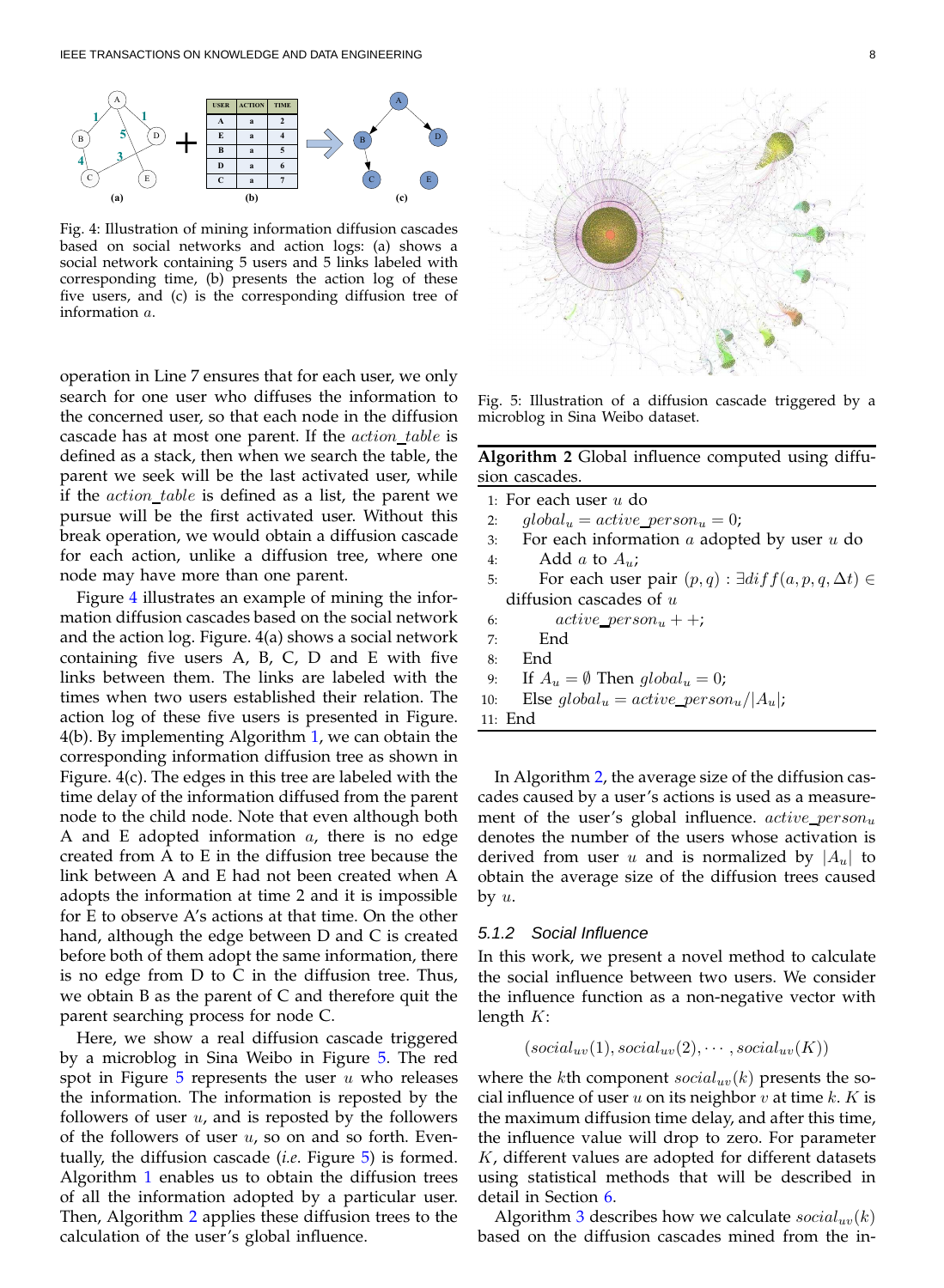<span id="page-9-1"></span>

Fig. 6: Social influence calculation based on information diffusion statistics. (a) A social network containing 3 users and 2 links labeled with their time; (b) Information diffusion recorded in diffusion cascades; (c) Social influence between two users.

formation data using Algorithm [1.](#page-7-1) Lines 1-5 of the algorithm illustrate the initialization process, where  $count_{uv}(k)$  denotes the amount of information diffused from user  $u$  to  $v$  at time  $k$  and is calculated according to the diffusion cascades in Lines 6-8. Finally, we use  $|A_u|$  to normalize  $count_{uv}(k)$  in order to obtain the social influence in Line 9-13. By considering the time series and implementing the calculation based on the past diffusion statistics, the proposed method can accurately capture the temporal dynamics of the social influence between users and thus produce more reliable prediction.

<span id="page-9-0"></span>

1: For each social link  $(u, v)$  do 2: For  $k = 1$  to K do 3:  $\qquad \text{social}_{uv}(k) = \text{count}_{uv}(k) = 0;$ 4: End 5: End 6: For each  $diff(a, u, v, \Delta t) \in$  diffusion cascades do 7: If  $k - 1 < \Delta t < k$  Then  $count_{uv}(k) + +$ ; 8: End 9: For each social link  $(u, v)$  do 10: For  $k = 1$  to K do 11:  $\qquad \text{social}_{uv}(k) = \text{count}_{uv}(k)/|A_u|;$ 12: End 13: End

Figure [6](#page-9-1) shows an example of social influence calculation using the proposed method. Figure. 6(a) shows a social network containing 3 users and 2 links labeled with their time of creation. The table shown in Figure. 6(b) records the information diffused from the source user to the target user with a time delay, for example, the first row can be explained as information a propagated from user P to Q with a time delay of 1. In this case, it is obvious that in total user P diffused three pieces of information  $(a1, a2, a3)$ , resulting in  $|A_P| = 3$ . At the time delay of 1, there is one piece of information,  $a1$ , diffused from P to Q, leading to  $count_{PQ}(1) = 1$ . Meanwhile, the social influence between P and Q at time delay 1,  $social_{PQ}(1) = 1/3$ , is shown in Figure. 6(c). At the time delay of 2, there is one piece of information,  $a2$ , diffused from P to Q, and therefore  $count_{PQ}(2) = 1$  while  $social_{PQ}(2) =$  $1/3$ . At the time delay of 3, there are two pieces of information,  $a1$  and  $a3$ , diffused from P to R. Thus  $count_{PR}(3) = 2$ , while  $social_{PR}(3) = 2/3$ .

#### **5.2 Information Prediction Algorithm**

Based on the GT model proposed in the previous section, we here present an algorithm for predicting the information diffusion process. Our goal is to predict which node in the social network will be activated at time t. Then, we adopt three metrics to evaluate the prediction performance.

The prediction algorithm based on the GT model is presented in Algorithm [4.](#page-10-1) This algorithm focuses on the question of whether a user will perform an action at time  $t$ . For a user  $u$ , if  $s$ /he has performed the action, we claim that  $u$  is active; if  $s/h$ e has not performed the action but at least one of his neighbors does, we claim that  $u$  is inactive. Here, we should note that if  $u$  does not perform the action and none of its neighbors does, u is not inactive. The *prediction part* of Algorithm [4](#page-10-1) is to predict the user's actions at time t. We compare the payoff of node  $v$  assuming  $s$ /he will perform the action influenced by all the active neighbors (Lines 8-11) with certain payoff, assuming that  $v$  will not perform the action influenced by all the inactive neighbors (Lines 12-15).  $k$  in Lines 9 and 13 give the time delays. For an active user  $u$ ,  $t^u_{active}$ denotes the time when  $u$  performs the action, and for an inactive user  $u$ , we define his time  $t_{inactive}^u$  by the latest time when one of his neighbors performed the action. We construct the profile of information calculating preference payoff (lines 17-18). Line 19 is used to combine the social payoff and the preference payoff. If user v does not adopt information  $a$ , s/he will not get any preference payoff. Thus, we only add preference payoff to  $payoff_A(v, i, t)$  but not to  $payoff_B(v, i, t)$ . If we omit lines 19-20 of Algorithm [4,](#page-10-1) this algorithm will become a prediction algorithm only based on social payoff. The following *results statistics part* in Algorithm [4](#page-10-1) reveals the evaluation of this prediction method.

Finally, we claim that our prediction algorithm still works when the prediction time  $t$  is larger than the parameter  $K$  which is the size of social influence vector. For user  $u$  and its neighbor  $v$ , the condition  $t > K$  can be divided into two situations: (1)  $t - t^u_{active} \leq K$  or  $t - t^u_{inactive} \leq K$ . In this situation, based on Algorithm  $4$ , the user  $u$  still will be counted to predict the behavior of user v. (2)  $t - t^u_{active} > K$ or  $t - t_{inactive}^u > K$ . In this situation, the user u can not be used to predict the behavior of user  $v$ . However, the probability that this situation occurs is small because that the parameter  $K$  is decided based on real dataset analysis such that most of time delays between two users' behaviors are less than K. Therefore, our method still can predict one user's behavior based on most of its neighbors' behaviors when  $t > K$ .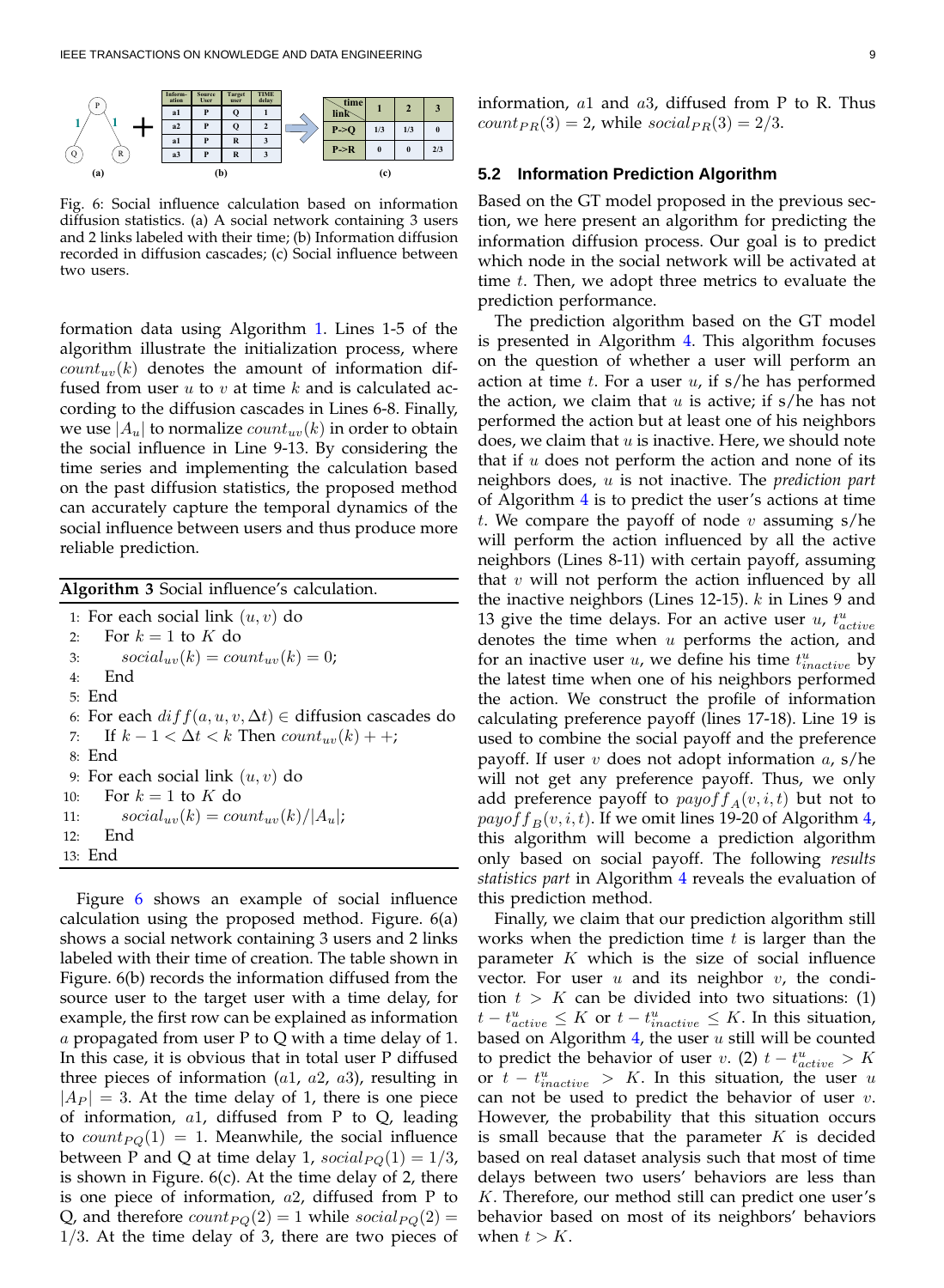#### <span id="page-10-2"></span><span id="page-10-1"></span>**Algorithm 4** Information diffusion prediction.

1: For each information  $i$  in testing dataset (adoping information  $i$  as choice  $A$ , otherwise as choice  $B$ ) do 2: Initialization:  $TP = FN = FP = TN = 0;$ 3: For each inactive user  $v$ 4: //*prediction part* 5:  $P_A^{soc}(v,t) = 0;$ 6:  $P_B^{soc}(v,t) = 0;$ 7: For each link related with  $v$ ,  $(u,v)$  do 8: If u is active do 9:  $k = [t - t_{active}^{u}]$ ; 10:  $P_A^{soc}(v,t) = P_A^{soc}(v,t) + social_{uv}(k) *$  $personal_{u};$ 11: End 12: If  $u$  is inactive do 13:  $k = [t - t_{inactive}^u];$ 14:  $P_B^{soc}(v,t) = P_B^{social}(v,t) + social_{uv}(k) *$  $personal_u;$ 15: End 16: End 17: Construct profiles of information  $i$  and user  $v;$ 18: Get user v's preference payoff  $P_{v,A}^{pre}$ ; 19:  $P_A(v, i, t) = \dot{P}_{A}^{soc}(v, t) + \beta * P_{v, A}^{pre};$ 20:  $P_B(v, i, t) = P_B^{soc}(v, t);$ 21: If  $P_A(v, i, t) \ge P_B(v, i, t)$ 22: Then  $v$  is active; 23: Else  $v$  is inactive; 24: //*results statistics part* 25: If v's real status is active  $&\&\&\&\text{the prediction}$ result is active Then  $TP + +$ ; 26: If v's real status is active  $&\&\&\&\text{the prediction}$ result is inactive Then  $FN + +$ ; 27: If  $v$ 's real status is inactive && the prediction result is active Then  $FP + +;$ 28: If v's real status is inactive  $&\&\&\&\text{the prediction}$ result is inactive Then  $TN + +$ ; 29: End

30: End

**Evaluation.** We adopt three measurements to evaluate the proposed prediction method, which are Precision, Recall and F1-Measure. Precision is the ratio of the number of the predicted active users that are also activated actually to the total number of predicted active users. Recall is the ratio of the number of the predicted active users that are also activated actually to the total number of users who are activated actually. F1-Measure is the harmonic mean of precision and recall. The specific calculation formulas of the three measurements are as following:

$$
Precision = TP/(TP + FP)
$$
  
Recall = TP/(TP + FN)  
F1 = 2 \* Precision \* Recall/(Precision + Recall) (6)

where  $TP$  stands for true positive,  $FN$  false negatives,

 $FP$  false positive and  $TN$  true negative. In our problem setting, we ignore the cases that none of the user's neighbors is active and we only consider the users for whom at least one neighbor is activated by the information before him. Under this presupposition, we denote  $TP$  as the number of users who are actually activated by the information and our prediction method gives the same predicting results,  $FP$  as the number of users who are in fact not activated by the information but are predicted to be activated,  $TN$  as the number of users who are actually not activated by the information and our model also predicts them to be not activated, and  $FN$  as the number of users who are activated by the information in reality but not in the model's prediction (see the *results statistics part* of Algorithm [4\)](#page-10-1).

#### <span id="page-10-0"></span>**6 EXPERIMENTS**

The GT model proposed in this work for information diffusion prediction can be generally applied to different types of social networks. In this section, we present various experiments to evaluate the rationality and effectiveness of our model.

#### **6.1 Experimental Setup**

**Datasets.** Given the social network and action logs as inputs, we evaluate the proposed GT model against two different genres of real-world datasets: Sina Weibo and Flickr.

- **Sina Weibo.** This dataset is crawled from Sina Weibo by an open API interface. First, we use the snowball sampling technique to obtain a set of quality users, who mutually form a reasonably large connected component. Specifically, we select 5 seed users related to the Internet field and collect the friends of these seed users and further to the friends' friends. We ultimately obtained 251,639 users and 4,359,915 edges in the social network. Second, we collect approximately 30 million microblogs published by the 251,639 users from 11/07/2011 to 11/28/2011.
- **Flickr.** This dataset was collected and used in the work of [\[38\]](#page-15-19). The authors crawled the Flickr social network once per day for the period of 104 consecutive days between November 2 and December 3 in 2006 and February 3 and May 18 in 2007. They collected 2.5 million users and 33 million links in total. They also collected user behaviors, consisting of approximately 34 million favorite-markings over 11 million distinct photos.

Figure [7](#page-11-0) presents the distributions of diffusion cascade sizes in two datasets. The long-tail shapes of two distributions mean that the size of most diffusion cascades is small, and only a small number of information get a large diffusion scale. We split each dataset into a training dataset and a testing dataset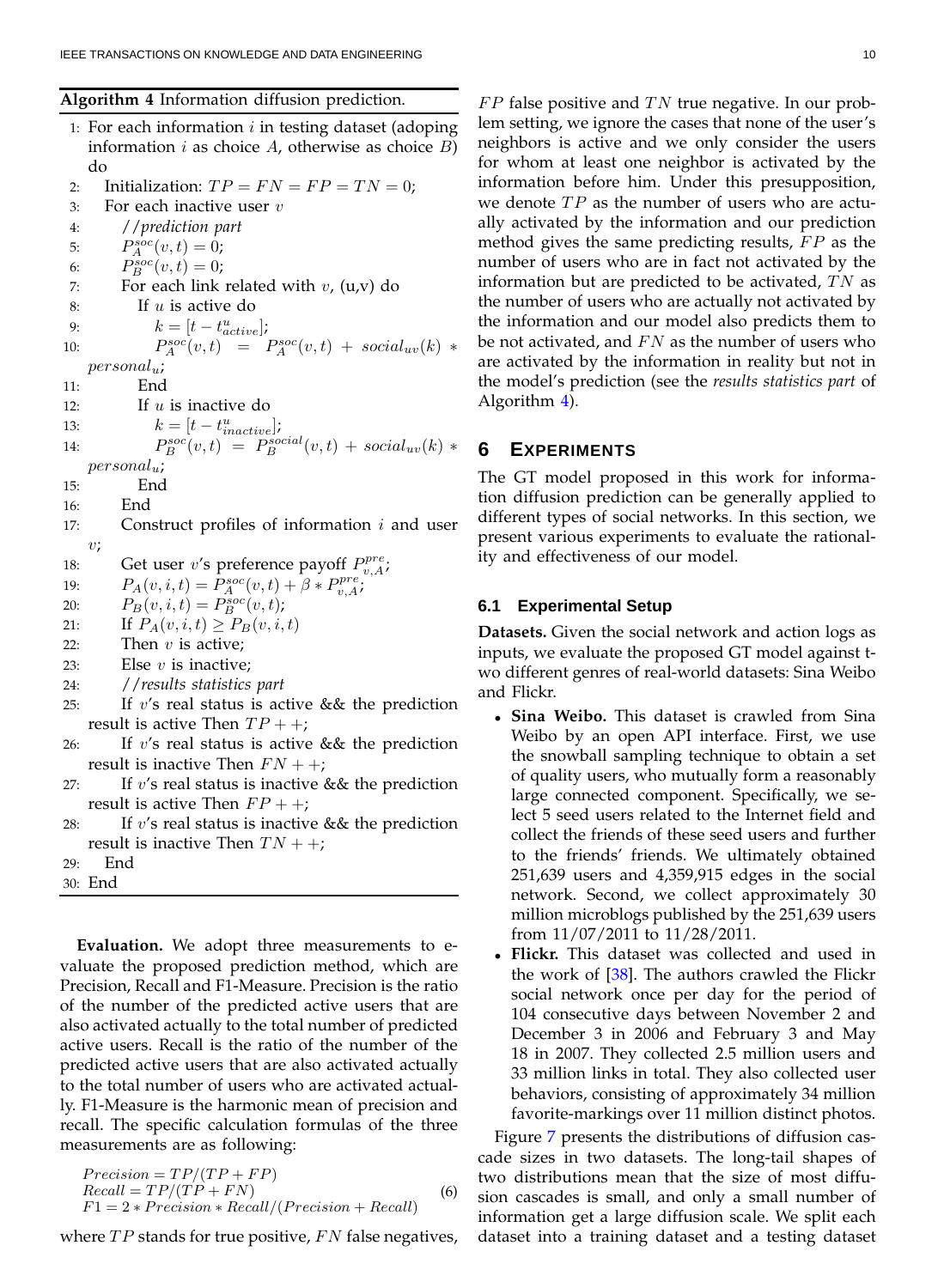<span id="page-11-2"></span><span id="page-11-0"></span>

Fig. 7: The distributions of diffusion cascade sizes on Sina Weibo and Flickr datasets.

<span id="page-11-1"></span>

Fig. 8: Information diffusion quantity distributions over time delay for the Sina Weibo and Flickr datasets, respectively.

according to the available information. The training dataset is used to learn the proposed model, while the testing dataset is used for evaluation.

In the Sina Weibo dataset, the diffusion information refers to microblogs. If a user posts or forwards a microblog, this user is activated by the microblog. Considering the properties of the Sina Weibo dataset, we set one hour as a time step. In the Flickr dataset, the diffusion information refers to photos. If a user posts or marks a photo as his/her favorite, then this user is activated by the photo. We observe that the speed of information diffusion in Flickr is much slower than that in Sina Weibo, and therefore set three days as the Flicker's time step.

Parameter  $K$  is the size of non-negative vector used to present social influence. From algorithm [4,](#page-10-1) the larger the parameter  $K$ , the higher the prediction accuracy, but the more running time; the smaller the parameter  $K$ , the lower the prediction efficiency, but the less running time. Thus it can be seen that,  $K$ is an important parameter for the balance between prediction accuracy and efficiency. How to determine the size  $K$  of non-negative vector used to present social influence is a key problem. In our experiments, we set the value of parameter  $K$  based on the statistic analysis on real diffusion data.

For each dataset, the maximum diffusion time delay  $K$  will adopt different values in the social influence function. Figure [8](#page-11-1) shows the distributions of information diffusion quantity over a time delay in the Sina Weibo and Flickr datasets respectively, both of which have a long-tail shape. In the Sina Weibo dataset, 81.5% of diffusion actions are performed with a time delay of less than 24 hours, and hence we set the parameter  $K$  to 24. In the Flickr dataset, 85.0% of diffusion actions are performed with a time delay of less than 90 days, and we set the parameter  $K$  to 30.

We make use of information released or reposted by user  $u$  to calculate the preference payoff in Sina Weibo dataset. Because the Flickr dataset does not contain any text information about users, here we adopt an alternative solution where users and photo are both profiled by user ID vectors. For a photo  $i$ , we adopt the IDs of users who have marked the photo as favorite to profile photo i. Each user usually makes several photos, and each photo corresponds to a profile consisting of the user ID. For a user  $u$ , we collect all IDs of users who marked the photos marked by user  $u$  to profile user  $u$ . After obtaining the profiles of users and profiles, the cosine similarity between these profiles, is used as the preference payoff.

**Comparison methods.** Here, we compare the proposed GT model against the most similar one in the literature [\[35\]](#page-15-16), where two time-dependent models, CT model and DT model, are presented for capturing social influence (or influence probability) and applied together with the general threshold model to predict time-dependent information diffusion. Since the CT model provides better prediction performance than the DT model in  $[35]$ , to show the improvement, we compare our proposed method against the method of combining the CT model with the generalised threshold model. In addition, in our model, we adopt two methods with different parameter setups, pagerank and diffusion cascades, to calculate the user's global influence. This experiment is designed to illustrate how the accuracy of model parameter affects the model performance, thus proving the rationality of our proposed model. In addition, we compare the method using both social payoff and preference payoff with the method using social payoff only. Specifically, The methods evaluated and compared in our experiments are as follows:

- **Method 1:** baseline method combining the CT model [\[35\]](#page-15-16) with the general threshold model for prediction.
- **Method 2:** in the GT model, we use pagerank to estimate global influence and only make use of social payoff for prediction.
- **Method 3:** in the GT model, we use diffusion cascades to estimate global influence and only make use of social payoff for prediction.
- **Method 4:** in the GT model, we use pagerank to estimate global influence and combine social payoff and preference payoff together for prediction.
- **Method 5:** in the GT model, we use diffusion cascades to estimate global influence and combine social payoff and preference payoff together for prediction.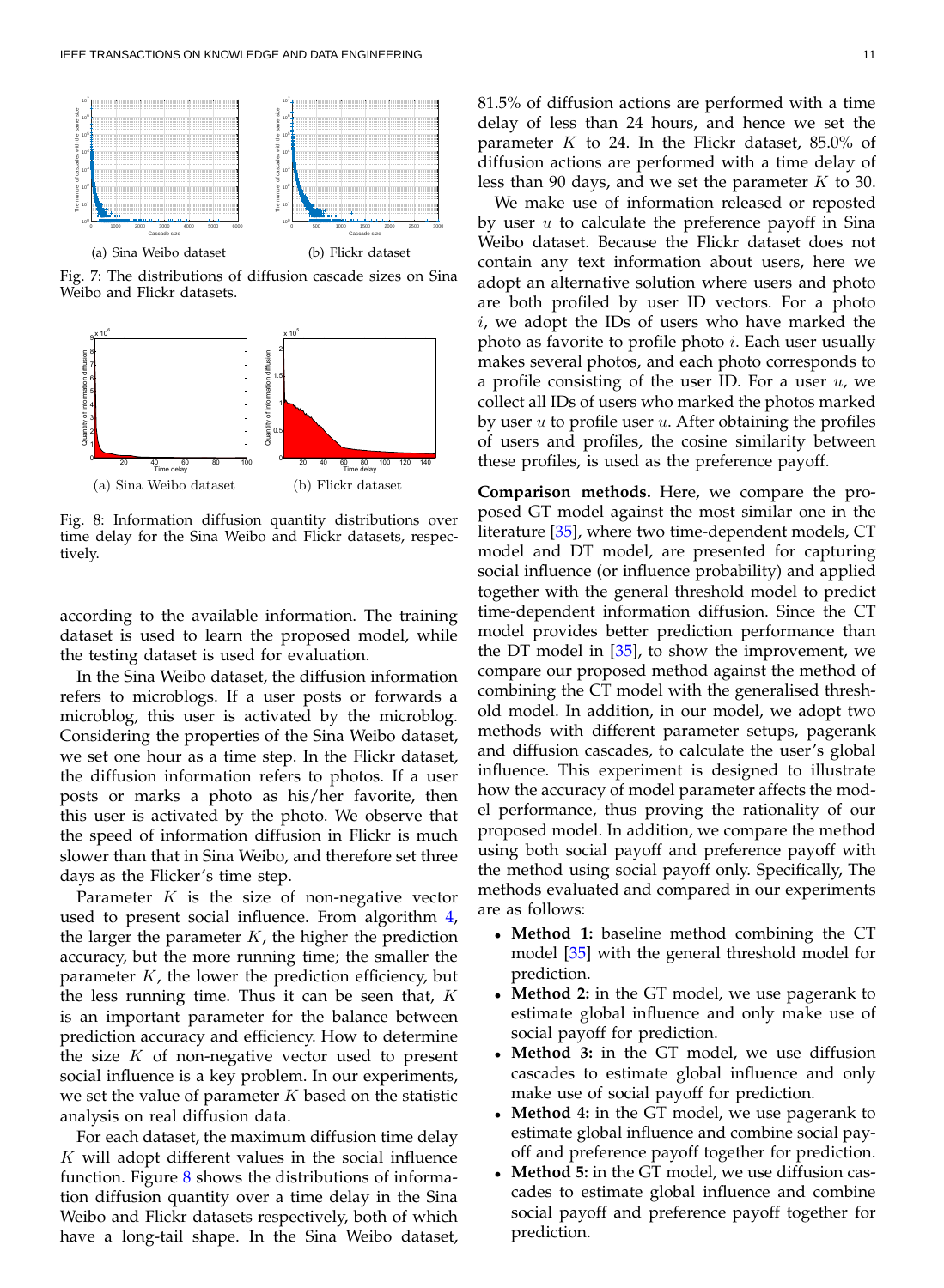<span id="page-12-2"></span><span id="page-12-0"></span>

<span id="page-12-1"></span>Fig. 9: Prediction performance using different approaches and metrics on the Sina Weibo dataset at the microscopic view.



Fig. 10: Prediction performance using different approaches and metrics on the Flickr dataset at the microscopic view.

#### **6.2 Experiments results**

**Prediction Performance.** For each piece of information  $a$  in the testing dataset, given its diffusion progress before time  $t$  (from time 0 to  $t - 1$ ), our goal is to predict which node will be activated at time  $t$ .

Figures [9](#page-12-0) and [10](#page-12-1) show the prediction performance of these different approaches with different metrics at 7 time steps (times 2-8) for the Sina Weibo and Flickr datasets, respectively. In these two figures, red curves (method 1) present the results of the baseline method, green curves (method 2 and method 3) present the results of the GT model using social payoff, and blue curves (methods 4 and 5) present the results of the GT model using both social payoff and preference payoff. The curves with triangles (methods 2 and 4) present the results of the GT model adopting pagerank values as global influence, and the curves with squares (methods 3 and 5) present the results of the GT model adopting the property of diffusion cascades as global influence.

From figures [9](#page-12-0) and [10,](#page-12-1) we find that the proposed GT model (methods 2–5) consistently outperforms method 1 [\[35\]](#page-15-16) that combines the CT model and the general threshold model. The prediction of information diffusion in [\[35\]](#page-15-16) highly depends on the activation threshold of users, which is hard to set up. The same activation threshold value is assigned for all the users, but different users actually have different activation thresholds. Therefore, the prediction performance of [\[35\]](#page-15-16) is relatively poor. In contrast, our model, which strategically considers all the interactive users and preference of users, improves the prediction performance dramatically.

Figures [9](#page-12-0) and [10](#page-12-1) present that the GT model that

uses the diffusion cascades method for global influence calculation achieves better prediction performance than the pagerank method. This is mainly because that the pagerank method only analyzes the topology structure of the network, while diffusion cascades are mined from both the network structure and user behaviors. Thus, the diffusion cascades method can provide more accurate influence values than the pagerank method. These results demonstrate that when our model has more accurate parameters, it performs better in the prediction task.

Moreover, the blues curves with triangles or squares are in higher positions than the green curves with the same symbols in Figures. [9](#page-12-0) and [10.](#page-12-1) This indicates that preference payoff is supportive to information diffusion prediction. We also notice that preference payoff helps recall more than precision. This is because that preference payoff is only added to active payoffs but is not added to inactive payoffs. The GT model predicts that more users will adopt information. This causes the values of TP and FP to increase but the value of FN does not change. Methods 4 and 5 adopt different global influence, leading to different social payoffs. Thus, in the process of combining social payoff and preference payoff, we set different  $\beta$  values in order to optimize the prediction results. Figures [9](#page-12-0) and [10](#page-12-1) show the best results that we have obtained.

As shown in Figures [9](#page-12-0) and [10,](#page-12-1) the measurements of [\[35\]](#page-15-16) decrease over time, demonstrating the deterioration of the prediction ability over time. In [\[35\]](#page-15-16), a critical task for predicting the node  $v$ 's behavior is to find a node  $u$  among the  $v'$ s neighbors such that when  $u$  is activated, the joint influence of all the  $v'$ s active neighbors on  $v$  is for the first time greater than the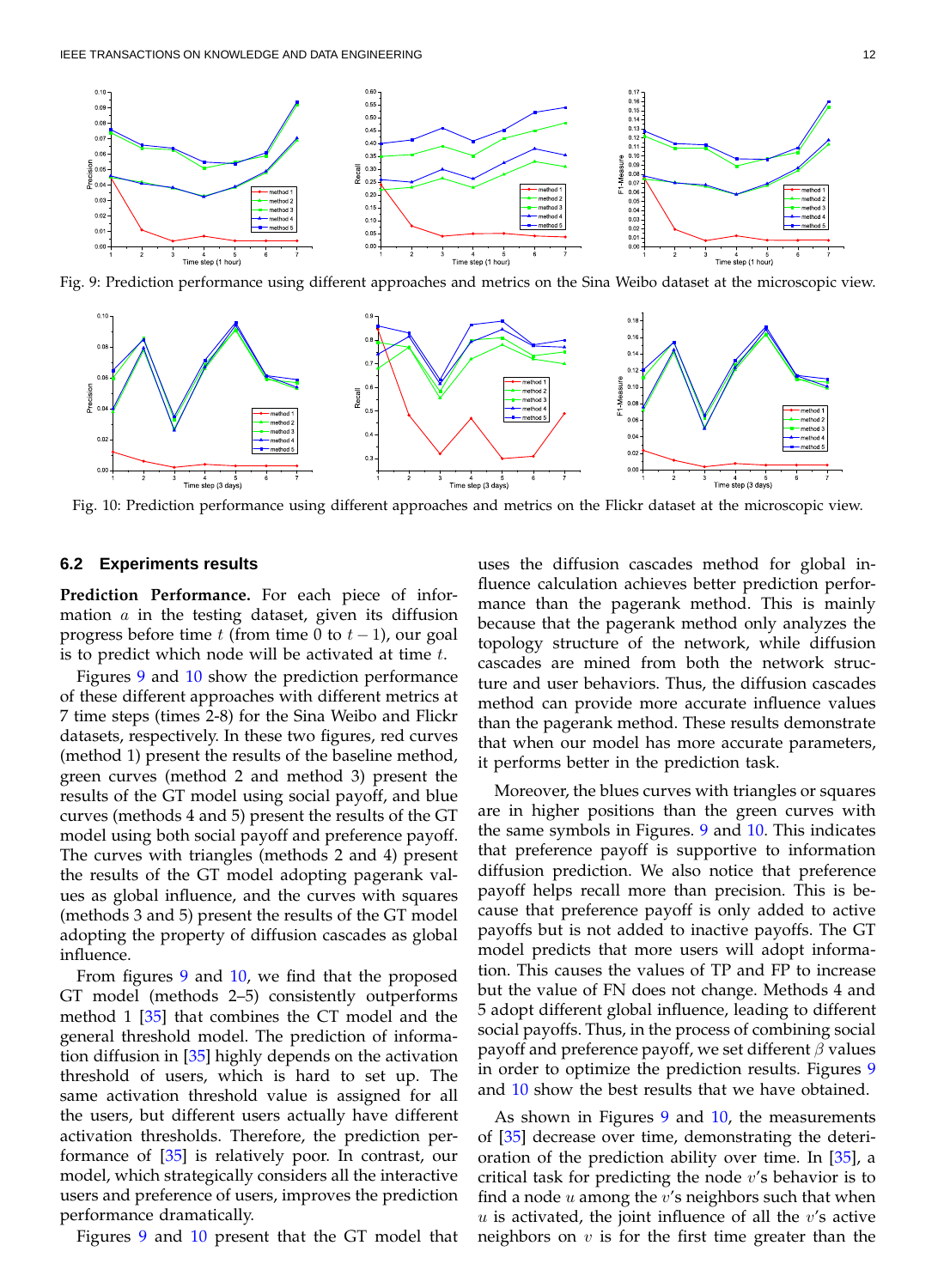<span id="page-13-1"></span>

Fig. 11: Prediction performance using different approaches at the macroscopic view on Sina Weibo and Flickr datasets.

activation threshold of  $v$ . Then, the prediction method in  $[35]$  indicates that v will be activated before time  $t_u+\tau_{u,v}$ . However, the node u may not be the user who actually triggers the  $v$ 's activation. In the early stage, the range of information diffusion is small, and there are fewer active nodes around  $v$ . Thus, the user  $u$  has a larger probability of being the user that triggered  $v's$ activation. As time increases and the diffusion range becomes larger, more nodes around  $v$  are getting activated and therefore the probability of user  $u$  being the real user that triggered the  $v$ 's activation decreases. The prediction for the node  $v$ 's activation time, which highly relies on node  $u$ , will cause a large deviation. In contrast, our model, as shown in the upper two curves in Figures [9](#page-12-0) and [10,](#page-12-1) can achieve better and time-independent performance. This is because, in our model, the prediction of a node's behavior does not rely on the activation time of any particular neighbor. Instead, this prediction is made by combining both the active and inactive nodes to accurately measure the payoffs for different choices and thereby increases the reliability of prediction.

Figures [9](#page-12-0) and [10](#page-12-1) present the prediction performance of different methods at the microscopic view. Moreover, we also compare these methods at a macroscopic view. Specifically, we do statistical analysis of all individual prediction behaviors to get the overall diffusion scale, then calculate the *ScaleError* based on Eq. [7](#page-13-0) which is a macroscopic metric.

<span id="page-13-0"></span>
$$
ScaleError = \frac{\sqrt{\sum_{i \in test}(PreScale(i) - RealScale(i))^{2}}}{\sqrt{\sum_{i \in test}(RealScale(i))^{2}}}
$$
\n(7)

In Eq. [7,](#page-13-0)  $PreScale(i)$  is the diffusion scale of information i that different methods predict, and  $RealScale(i)$  is the scale of the real diffusion process of information  $i$ . Figure [11](#page-13-1) presents the prediction performance of the baseline method and our two best approaches in terms of the ScaleError metric on the Sina Weibo and Flickr datasets. The smaller ScaleError value, the better prediction performance. The prediction results at the macroscopic view are similar to those at the microscopic view. Our method achieves better prediction performance than the baseline method.

<span id="page-13-2"></span>

Fig. 12: An real case of the diffusion prediction using the GT model in Sina Weibo. (a) the diffusion process at time  $t$ , (b) the real diffusion process at time  $t + 1$ ; (c) the prediction diffusion process at time  $t + 1$ . The blue color means the node was activated before time t; the red color means the node is truly activated at time  $t + 1$ ; the yellow color means that the node is not truly activated at time  $t + 1$  but it is predicted to be activated.

**A real case study.** We analyze our GT model using a real case study which is presented by Figure [12.](#page-13-2) In Figure [12,](#page-13-2) subfigure (a) is the diffusion cascade of one tweet in Sina Weibo at time  $t$ , subfigure (b) is the real diffusion cascade of the tweet at time  $t + 1$ , and subfigure (c) is the diffusion cascade of the tweet at time  $t + 1$  predicted by our model. Comparing the subfigure (b) with subfigure (c), we can see that our model can successfully predict most real activated users, while, to a slight extent, also predicts some users to be active who are not activated in fact. How to reduce these false predicted activated users is our further work.

**Running time.** In our experiments, we also test the running time of the proposed method. The running time mainly contains two parts: running time of parameters (*e.g.* global influence and social influence) learning and running time of diffusion prediction. When we predict the behavior of a user, we only use the information of the user's neighbors. Therefore, the running time of the prediction is not related much to the size of social network, and the prediction process is usually very fast. Parameters learning takes most running time of the experiments. Therefore, here, we test the running time of parameters learning on two datasets which are presented in table [2.](#page-14-19)

From table [2,](#page-14-19) we can see that learning the global influence parameters only needs several hundreds seconds or less on the networks with tens of millions of edges, and learning social influence parameters takes similar time on the diffusion logs containing tens of millions of user behaviors, which validates the efficiency of our method. We also notice that learning the social influence parameter on Sina Weibo is faster than that on Flickr, which is caused by the characteristic of the dataset. The Sina Weibo dataset directly provide the reposting behaviors between users, however, the Flickr dataset does not own similar information. Therefore, we need to use Algorithm [4](#page-10-1) to extract the behaviors of information diffusion, which needs more time. As seen from the running time, our method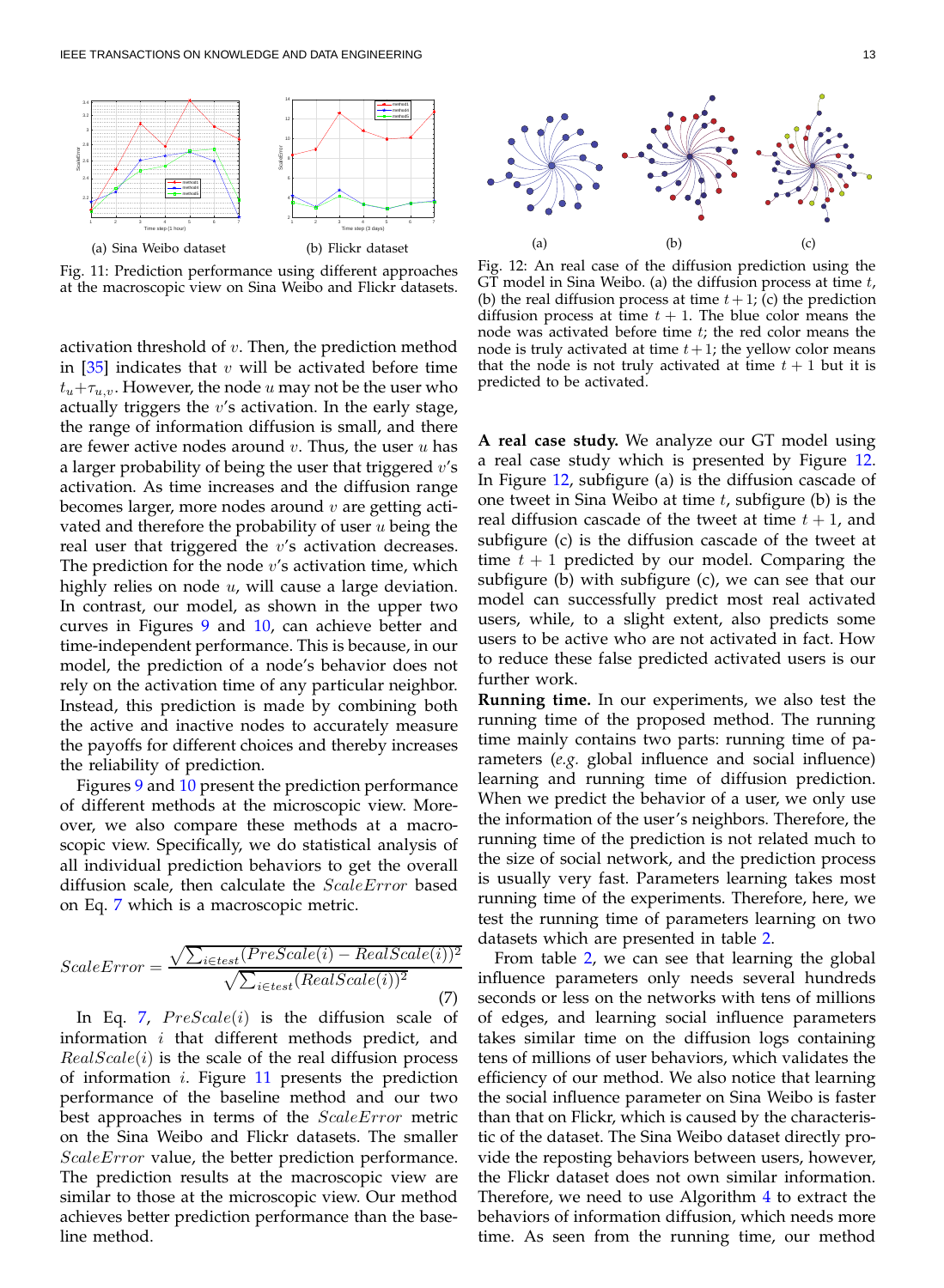<span id="page-14-20"></span><span id="page-14-19"></span>TABLE 2: Running time of parameters learning.(Sec)

|            | pagerank | cascade size | social influence |
|------------|----------|--------------|------------------|
| Sina Weibo | 80.788   | 305.154      | 164.790          |
| Flickr     | 633.484  | 647.887      | 1345.675         |

is fast and scalable. Some methods [\[31\]](#page-15-12), [\[32\]](#page-15-13) need too much running time, so we do not compare our method with them. The method in the literature  $[35]$  is most related to our work and also efficient, therefore, we consider it as the baseline in the experiments.

## <span id="page-14-16"></span>**7 CONCLUSIONS**

We have presented a novel information diffusion model (*i.e.* GT model) in this paper. It treats the nodes of a social network as autonomous, intelligent and rational agents, and jointly considers all of the interacting users and their preferences in the social network to make strategical decisions. By introducing the time-related user payoffs based on actual diffusion data, the proposed GT model has the capability of predicting the temporal dynamic of information diffusion process. User payoffs contain social payoff and preference payoff. Both the global influence of users and social influence between users are exploited for the calculation of user payoffs, where the social influence is presented in a novel manner by a nonnegative vector of a fixed length that can fully capture complex dynamics of the user interaction. The similarity between the information and user preference is considered as preference payoff in this paper. Finally, we present the proposed algorithm for information diffusion prediction based on the proposed GT model. Experimental results on different genres of datasets with different evaluation metrics have justified the proposed prediction method.

Several challenges remain. In this work, we adopt a simple vector space model to profile users and information. In the future, we may adopt Linear discriminant analysis (LDA) to construct user profile and information profile to obtain better performance. Besides that, an effective method can be further designed to calculate preference payoff for the newly arriving users who do not have any post, and explore how to update the preference payoff of users. Finally, our current work considers the social networks where information propagates are static. However, both nodes and links in social networks are changing over time. Modeling information diffusion in dynamic social networks is a more challenging problem which will be further studied in our future work.

# **ACKNOWLEDGMENT**

D. Li was supported in part by the Hong Kong Scholar project of China (No. ALGA4131016116), the China Postdoctoral fund (No. 2016M600250) and the major science and technology project of Shandong Province (No. 2015ZDXX0201B02). S. Zhang was supported in part by the Natural Science Foundation of China (No. 61672188). X. Sun was supported in part by the Natural Science Foundation of China (No. 61602128) and the Natural Science Foundation of Shandong Province (No. ZR2016FQ13). H. Zhou was supported in part by UK EPSRC under Grants EP/N508664/1 and EP/N011074/1, and Royal Society-Newton Advanced Fellowship under Grant NA160342. X. Li was supported in part by the National Natural Science Foundation of China (Grant No. 61761130079).

# <span id="page-14-0"></span>**REFERENCES**

- [1] J. Niu and L. Wang, "Structural properties and generative model of non-giant connected components in social networks," *Science China Information Sciences*, vol. 59, no. 12, p. 123101, 2016. [1](#page-1-0)
- <span id="page-14-1"></span>[2] R. Ji, Y. Gao, W. Liu, X. Xie, Q. Tian, and X. Li, "When location meets social multimedia: A survey on vision-based recognition and mining for geo-social multimedia analytics," *ACM Transactions on Intelligent Systems and Technology (TIST)*, vol. 6, no. 1, p. 1, 2015. [1](#page-1-0)
- <span id="page-14-2"></span>[3] P. Domingos and M. Richardson, "Mining the network value of customers," in *Proc. 7th SIGKDD*, 2001, pp. 57–66. [1](#page-1-0)
- <span id="page-14-3"></span>[4] M. Richardson and P. Domingos, "Mining knowledge-sharing sites for viral marketing," in *Proc. 8th SIGKDD*, 2002, pp. 61– 70. [1](#page-1-0)
- <span id="page-14-4"></span>[5] J. Leskovec, A. Krause, and et al, "Cost-effective outbreak detection in networks," in *Proc. 13th SIGKDD*, 2007, pp. 420– 429. [1](#page-1-0)
- <span id="page-14-5"></span>[6] W. Chen, C. Wang, and Y. Wang, "Scalable influence maximization for prevalent viral marketing in large-scale social networks," in *Proc. 16th SIGKDD*, 2010, pp. 1029–1038. [1](#page-1-0)
- <span id="page-14-6"></span>[7] S. Cheng, H. Shen, J. Huang, W. Chen, and X. Cheng, "Imrank: influence maximization via finding self-consistent ranking," in *Proc. 37th SIGIR*, 2014, pp. 475–484. [1](#page-1-0)
- <span id="page-14-7"></span>[8] S. Chen, J. Fan, G. Li, J. Feng, K.-l. Tan, and J. Tang, "Online topic-aware influence maximization," *Proceedings of the VLDB Endowment*, vol. 8, no. 6, pp. 666–677, 2015. [1](#page-1-0)
- <span id="page-14-8"></span>[9] D. Li, Z.-M. Xu, N. Chakraborty, A. Gupta, K. Sycara, and S. Li, "Polarity related influence maximization in signed social networks," *PloS one*, vol. 9, no. 7, p. e102199, 2014. [1](#page-1-0)
- <span id="page-14-9"></span>[10] Z. Wang, E. Chen, Q. Liu, Y. Yang, Y. Ge, and B. Chang, "Maximizing the coverage of information propagation in social networks." in *IJCAI*, 2015, pp. 2104–2110. [1](#page-1-0)
- <span id="page-14-10"></span>[11] B. Xu and L. Liu, "Information diffusion through online social networks," in *Proc. 2010 International Conference on Education Management and Management Science*, 2010, pp. 53–56. [1](#page-1-0)
- <span id="page-14-11"></span>[12] J. Zhao, J. Wu, and K. Xu, "Weak ties: Subtle role of information diffusion in online social networks," *Physical Review E*, vol. 82, no. 1, p. 016105, 2010. [1](#page-1-0)
- <span id="page-14-12"></span>[13] J. Leskovec, M. McGlohon, C. Faloutsos, N. Glance, and M. Hurst, "Patterns of cascading behavior in large blog graphs," in *Proc. 2007 SDM*, 2007, pp. 551–556. [1,](#page-1-0) [2](#page-2-1)
- <span id="page-14-13"></span>[14] D. Liben-Nowell and J. Kleinberg, "Tracing information flow on a global scale using internet chain-letter data," *Proceedings of the National Academy of Sciences*, vol. 105, no. 12, pp. 4633– 4638, 2008. [1,](#page-1-0) [2](#page-2-1)
- <span id="page-14-14"></span>[15] B. Golub and M. O. Jackson, "Using selection bias to explain the observed structure of internet diffusions," *Proceedings of the National Academy of Sciences*, vol. 107, no. 24, pp. 10 833–10 836, 2010. [1,](#page-1-0) [2](#page-2-1)
- <span id="page-14-15"></span>[16] D. Wang, Z. Wen, H. Tong, C.-Y. Lin, C. Song, and A.-L. Barabási, "Information spreading in context," in *Proc.* 20th *WWW*, 2011, pp. 735–744. [1,](#page-1-0) [2](#page-2-1)
- <span id="page-14-17"></span>[17] D. Li, Z. Xu, Y. Luo, and et al, "Modeling information diffusion over social networks for temporal dynamic prediction," in *Proc. 22nd CIKM*, 2013, pp. 1477–1480. [2](#page-2-1)
- <span id="page-14-18"></span>[18] R. Pastor-Satorras and A. Vespignani, "Epidemic spreading in scale-free networks," *Physical review letters*, vol. 86, no. 14, p. 3200, 2001. [2](#page-2-1)